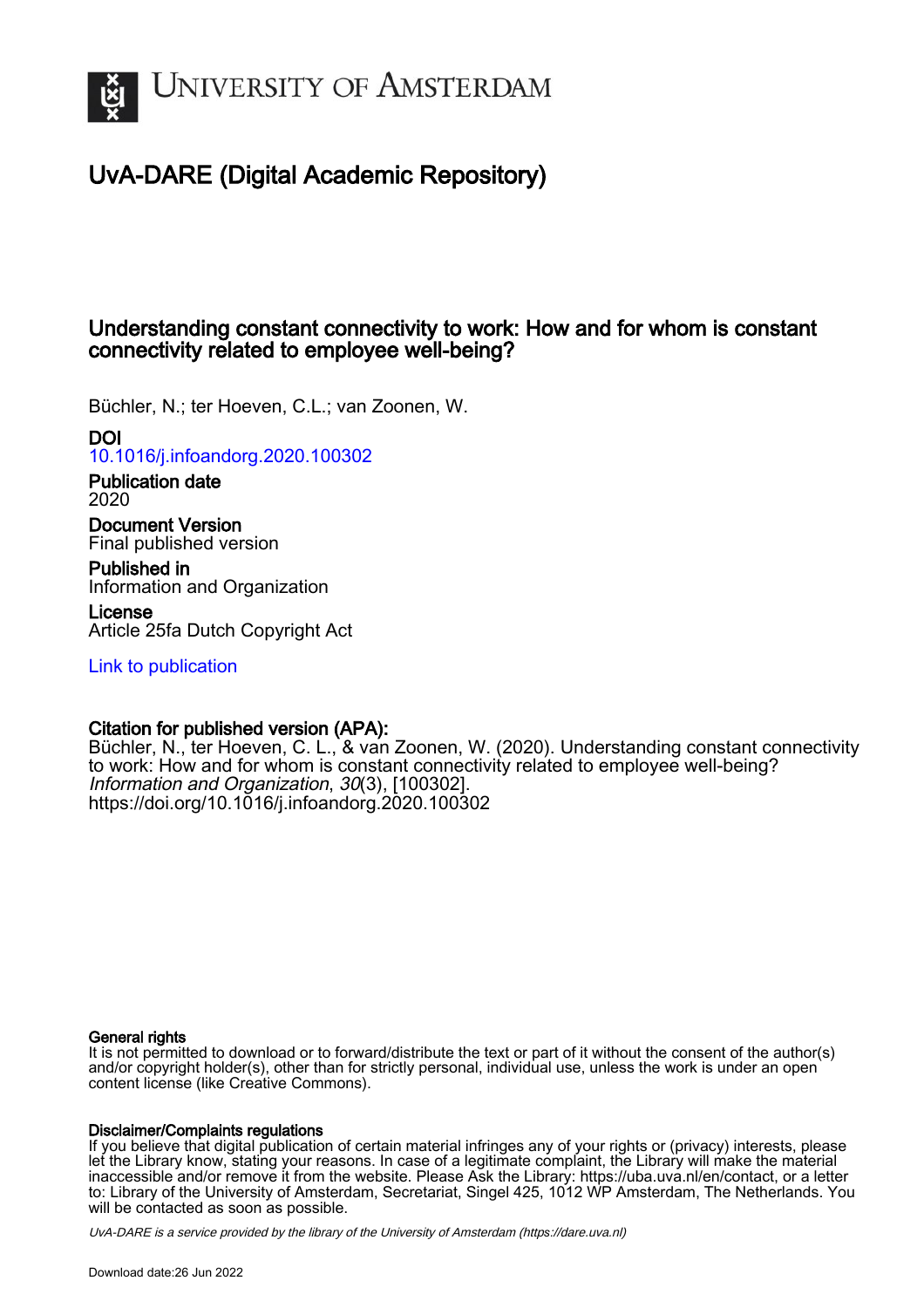Contents lists available at [ScienceDirect](http://www.sciencedirect.com/science/journal/14717727)





## Information and Organization

journal homepage: [www.elsevier.com/locate/infoandorg](https://www.elsevier.com/locate/infoandorg)

# Understanding constant connectivity to work: How and for whom is constant connectivity related to employee well-being?



N[a](#page-1-0)dine Büchler $\mathrm{^a}\mathrm{,}$  Claartje L. ter Hoeven $\mathrm{^{b, *}}\mathrm{,}$  Ward van Zoonen $\mathrm{^c}\mathrm{.}$ 

<span id="page-1-1"></span><span id="page-1-0"></span><sup>a</sup> *University of Amsterdam Amsterdam School of Communication Research (ASCoR) Nieuwe Achtergracht 166, 1018 WV Amsterdam, the Netherlands* <sup>b</sup> *Erasmus School of Social and Behavioral Sciences (ESSB), Erasmus University Rotterdam, Burgemeester Oudlaan 50, 3062 PA Rotterdam, the Netherlands*

<span id="page-1-3"></span><sup>c</sup> *The Amsterdam School of Communication Research ASCoR, University of Amsterdam, Nieuwe Achtergracht 166, 1018 WV Amsterdam, the Netherlands*

#### ARTICLE INFO

*Keywords:* Constant connectivity Mobile work devices Employee well-being Psychological detachment Boundary preferences Organizational antecedents

#### ABSTRACT

Over the past few decades, the widespread use of mobile work devices (MWDs: e.g., laptops and smartphones) has enabled constant connectivity to work. This study advances previous work on the effects of constant connectivity for employees by focusing on *how* and for *whom* constant connectivity might be related to employee well-being. Additionally, organizational-level antecedents of constant connectivity are investigated. This paper reports on two survey studies that a) operationalize constant connectivity and its organizational antecedents and b) investigate the relationship between constant connectivity and employee well-being. The findings demonstrate that constant connectivity is negatively related to employees' well-being due to the inability to disengage from work. Moreover, this negative association exists independently of employees' boundary preferences. The findings further suggest that perceived alignment between perceived functional, physical, and symbolic connectivity aspects of MWDs and occupational identity, susceptibility to social pressure, and the visibility of co-workers' communication practices all contribute to constant connectivity in the workplace.

Due to the use of mobile work devices (MWDs), employees can be constantly connected to their colleagues and clients [\(Perlow,](#page-13-0) [2012\)](#page-13-0). Constant connectivity has been described as intrinsic to contemporary knowledge work [\(Wajcman & Rose, 2011\)](#page-14-0), resulting in both work interruptions and task completion ([Sonnentag, Reinecke, Mata, & Vorderer, 2018\)](#page-14-1). Although availability and connectivity can both help and hinder employees in their work ([Mazmanian, Orlikowski, & Yates, 2013\)](#page-13-1), a growing body of literature indicates that constant connectivity can be detrimental to employee well-being ([Ďuranová & Ohly, 2016;](#page-13-2) [Schlachter, McDowall, Cropley, &](#page-14-2) [Inceoglu, 2017\)](#page-14-2).

Impaired employee well-being has consequences at both the individual and organizational levels. While employees might suffer from psychosocial and/or physical consequences, organizations may be confronted with increased absenteeism, higher turnover, and declines in performance (e.g., [Danna & Griffin, 1999\)](#page-13-3). Stress-related health costs are estimated to range from \$125 to \$190 billion dollars per year in the United States [\(Goh, Pfeffer, & Zenios, 2015](#page-13-4)), with Europe reporting similar figures (e.g., [International Labour](#page-13-5) [Organization, 2016](#page-13-5)). High demands at work and work-family conflict – both related to constant connectivity (e.g., [Butts, Becker, &](#page-13-6) [Boswell, 2015](#page-13-6); [Chesley, 2005](#page-13-7)) – were found to be among the strongest indicators of work-related health issues ([Goh et al., 2015](#page-13-4)). Similar to work-life boundaries, which allow boundary spanning in both directions, constant connectivity may also refer to

<span id="page-1-2"></span>⁎ Corresponding author. *E-mail addresses:* [terhoeven@essb.eur.nl](mailto:terhoeven@essb.eur.nl) (C.L. ter Hoeven), [w.vanzoonen@uva.nl](mailto:w.vanzoonen@uva.nl) (W. van Zoonen).

<https://doi.org/10.1016/j.infoandorg.2020.100302>

Received 29 March 2019; Received in revised form 20 March 2020; Accepted 22 May 2020 Available online 02 June 2020

<sup>1471-7727/ © 2020</sup> Elsevier Ltd. All rights reserved.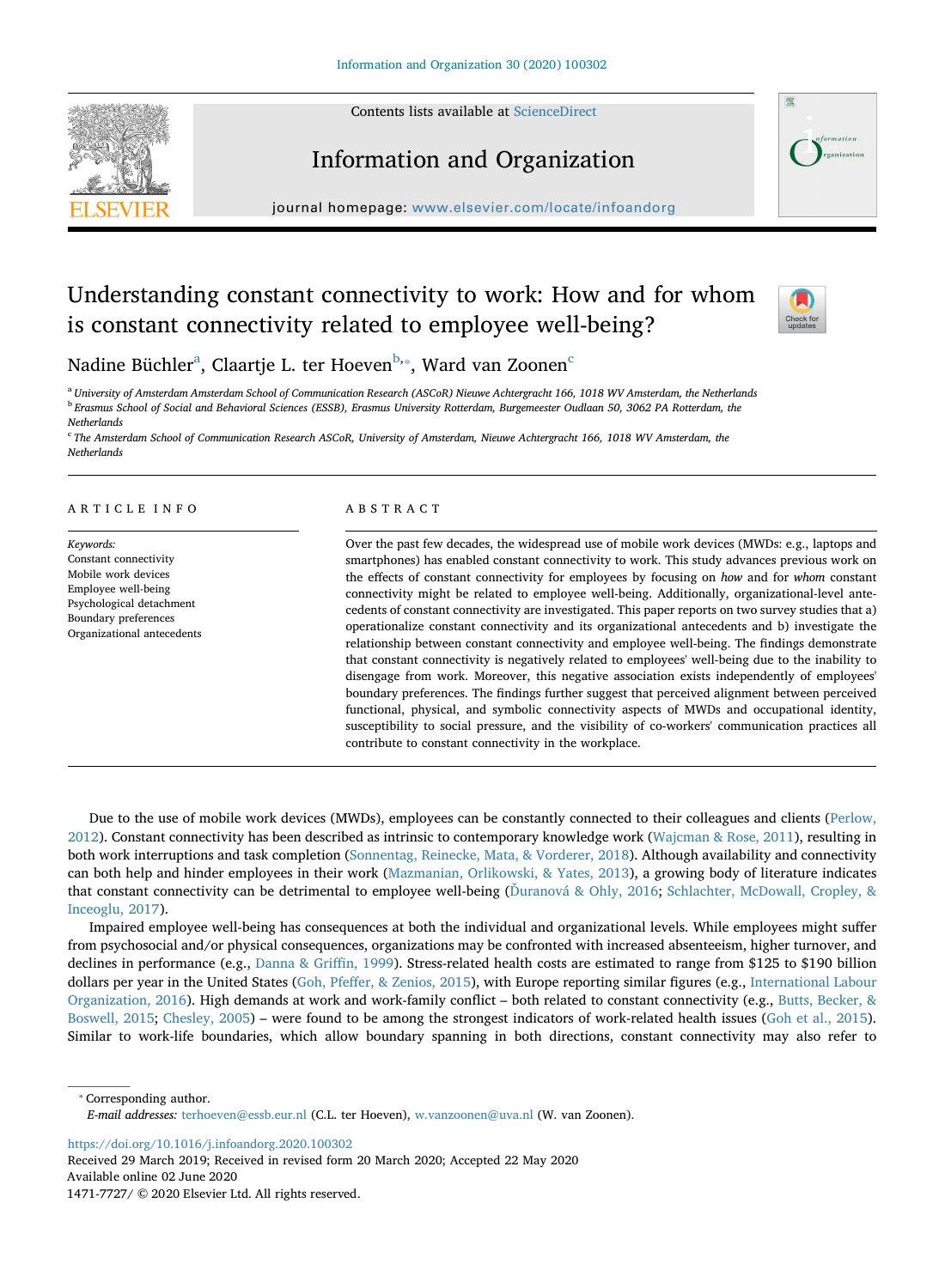connectivity to work or other life domains. However, for the purpose of this study, in line with previous studies of connectivity [\(Wajcman & Rose, 2011](#page-14-0)), we are concerned with connectivity to work during non-work time rather than connectivity to other domains during work time.

Considering constant connectivity's association with employee well-being, it is important to examine the factors that influence constant connectivity among an organization's workforce. Yet, research about the antecedents of constant connectivity is still scarce [\(Ďuranová & Ohly, 2016\)](#page-13-2) and has mainly focused on individual-level attributes, such as job involvement and boundary management preferences ([Boswell & Olson-Buchanan, 2007](#page-13-8); [Boswell, Olson-Buchanan, Butts, & Becker, 2016;](#page-13-9) [Olson-Buchanan & Boswell, 2006](#page-13-10); [Richardson & Benbunan-Fich, 2011\)](#page-14-3). At the organizational level, one quantitative study associated constant connectivity with whether organizations distributed MWDs and with organizational norms regarding availability ([Richardson & Benbunan-Fich, 2011](#page-14-3)). A few qualitative studies focused on the role of group dynamics in the development of constant connectivity (e.g., [Matusik & Mickel,](#page-13-11) [2011;](#page-13-11) [Mazmanian, 2013](#page-13-12); [Mazmanian et al., 2013\)](#page-13-1). More specifically, [Mazmanian \(2013\)](#page-13-12) stresses the importance of "understanding the social origins and potential social solutions to traps of connectivity" (p. 1247), referring to the organization's role in the development of constant connectivity. [Mazmanian's \(2013\)](#page-13-12) ethnographic study identifies three key dimensions that steer connectivity patterns: first, perceived alignment between the perceived functional, physical, and symbolic connectivity aspects of an MWD (hereafter, MWD connectivity perception) and occupational identity; second, susceptibility to social pressure; and third, the visibility of the communication practices of co-workers and supervisors. The aim of the current study is to operationalize these dimensions and to understand their relationships with constant connectivity and subsequently with employee well-being.

This study contributes to research and practice about constant connectivity in the following three ways. First, it develops our understanding of possible organizational antecedents of constant connectivity, which we currently know little about (Duranová & [Ohly, 2016](#page-13-2)). Because constant connectivity has been negatively associated with employee well-being, it is beneficial for both individuals and organizations to investigate the ways in which organizations can influence escalating communication practices. By taking a closer look at the organizational antecedents of constant connectivity ([Mazmanian, 2013](#page-13-12)), we aim to discern organizational dimensions of constant connectivity that might provide starting points from which to intervene at the organizational level in order to reduce constant connectivity.

Second, this study contributes to previous research about the possible consequences of constant connectivity for employees. By focusing on *how* and for *whom* constant connectivity may be related to well-being, we answer the calls of several authors for a more in-depth investigation of the relationship between constant connectivity and well-being (e.g., [Boswell & Olson-Buchanan, 2007](#page-13-8); [Ďuranová & Ohly, 2016\)](#page-13-2). Because constant connectivity stimulates a continued preoccupation with work-related issues, psychological detachment is assumed to be the underlying mechanism in the relationship between constant connectivity and employee wellbeing. Psychological detachment from work refers to "switching off" from work mentally during off-job time ([Sonnentag & Bayer,](#page-14-4) [2005\)](#page-14-4).

By staying connected to work, work stressors remain mentally present, resulting in decreased well-being (e.g., [Derks, van Mierlo,](#page-13-13) [& Schmitz, 2014](#page-13-13)). Furthermore, the positive relationship between psychological detachment and employee well-being is assumed to be stronger for employees with a segmentation boundary management preference (compared to employees with an integration preference). Segmentation boundary management preference refers to a preference to keep aspects of different life domains (such as thoughts, concerns, and physical markers) separate from one another on a cognitive, physical, or behavioral level [\(Kreiner, 2006](#page-13-14)). Finally, this study makes a methodological contribution to the literature. Previous studies have mainly assessed constant connectivity by measuring the self-reported frequency, duration or intensity with which employees used their MWDs during off-work hours [\(Ďuranová & Ohly, 2016\)](#page-13-2) – which has often been mentioned as a limitation of such studies (e.g., [Boswell & Olson-Buchanan, 2007](#page-13-8); [Diaz, Chiaburu, Zimmerman, & Boswell, 2012](#page-13-15); [Richardson & Benbunan-Fich, 2011](#page-14-3)) – or, more recently, by applying an event perspective, assessing constant connectivity as specific time- and place-bound *happenings* after work-hours ([Braukmann, Schmitt,](#page-13-16) [Ďuranová, & Ohly, 2017](#page-13-16)). Yet, this paper is the first to develop and validate a five-item constant connectivity measurement scale that focuses on the core theoretical aspects of constant connectivity: availability and connectedness during non-work time, checking and answering messages during non-work time, and the control that MWDs provide, enabling employees to conduct work remotely (e.g., [Perlow, 2012](#page-13-0); [Porter & Kakabadse, 2006](#page-13-17); [Wajcman & Rose, 2011](#page-14-0)).

#### **1. Theoretical perspectives**

#### *1.1. Constant connectivity and employee well-being*

The contemporary workplace is characterized by the use of a multiplicity of communication media. Workers typically now access their email, instant messages, telephone calls, and voice-over-Internet protocol (VoIP) through MWDs provided by the organization [\(Wajcman & Rose, 2011](#page-14-0)), and they do so during both work and non-work hours [\(Olson-Buchanan & Boswell, 2006](#page-13-10)). The influx of MWDs in the workplace has led to radical transformations of work. A key concern in this regard has been the extent to which these communication media facilitate an environment of constant connectivity ([Kolb, Caza, & Collins, 2012](#page-13-18); [Mazmanian, 2013\)](#page-13-12). Constant connectivity refers to employees' perpetual availability ([Wajcman & Rose, 2011\)](#page-14-0) and 24/7 connectedness to the organization [\(Porter](#page-13-17) [& Kakabadse, 2006](#page-13-17)) through their use of work-related communication media. This use spans both work and non-work time (e.g., evenings, weekends).

Scholarship has emphasized how increased connectedness of employees through communication media places demands on employees' attention (e.g., intensification of work through increased interruptions; [Perlow, 2012](#page-13-0)). Hence, constant connectivity practices are often related to the (perceived) obligation of responsiveness [\(Mazmanian et al., 2013](#page-13-1); [Perlow, 2012\)](#page-13-0). On the one hand,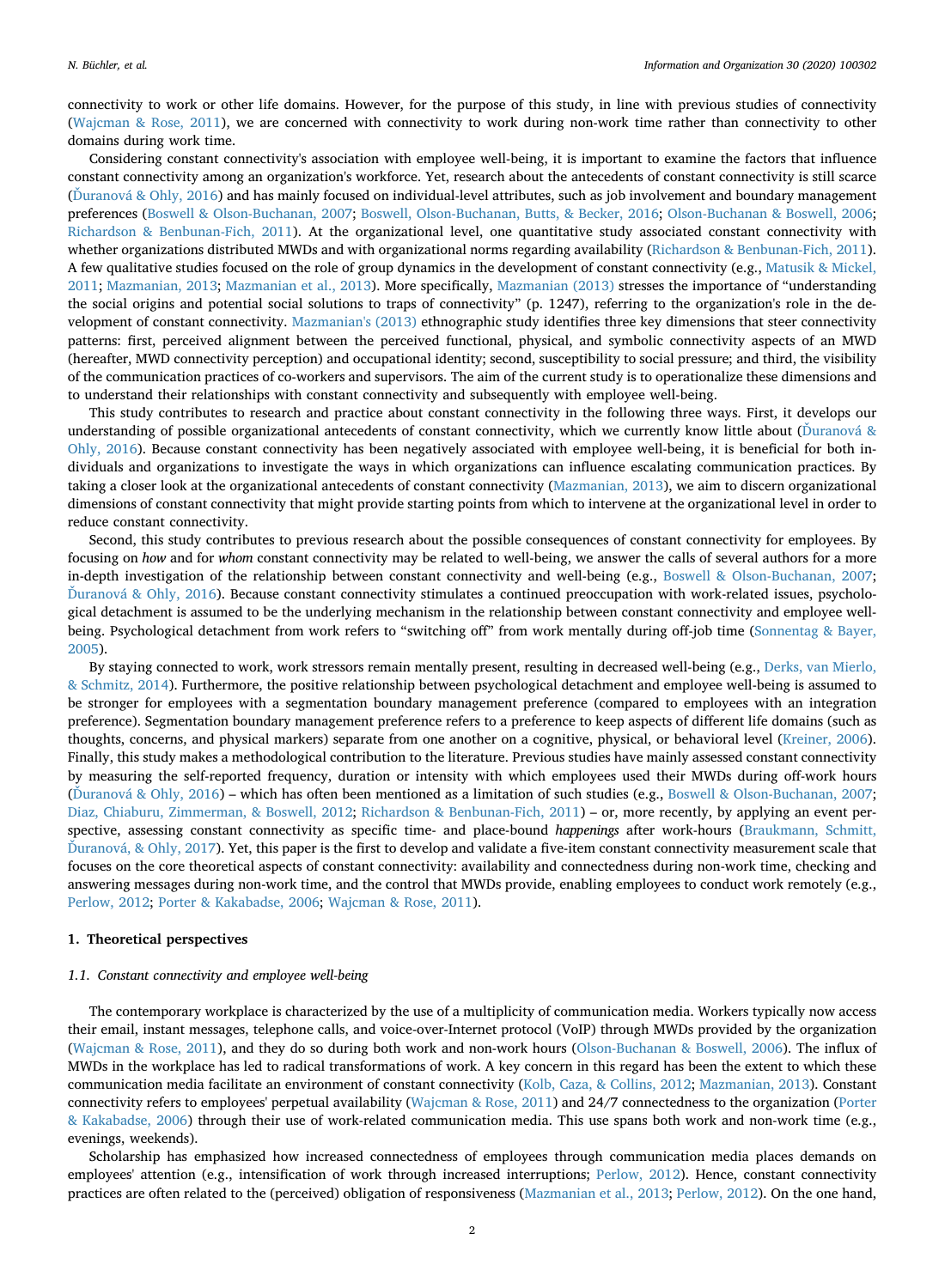constant connectivity may offer greater control over when and where employees work [\(Chesley, 2005](#page-13-7); [Wajcman & Rose, 2011\)](#page-14-0); on the other hand, employees are also expected to be available through various communication channels and to respond to a multitude of digital messages ([Barley, Meyerson, & Grodal, 2011\)](#page-13-19). These dynamics have been repeatedly related to employees' psychological evaluations of work, including employee well-being (e.g., [Ter Hoeven, van Zoonen, & Fonner, 2016](#page-14-5)).

Contemporary workplaces are typically characterized by increased expectations regarding availability and responsiveness. Some refer to the constant connectivity perpetuated by MWDs as an "electronic leash" that limits employees' ability to psychologically disengage from work (discussed further below; [Boswell & Olson-Buchanan, 2007;](#page-13-8) [Derks et al., 2014\)](#page-13-13). Yet, the ability to psychologically disengage from work is important, as a lack of psychological detachment from work implies a continued preoccupation with work-related issues, which can impede the recovery process and by extension employees' overall well-being (e.g., [Derks et al., 2014](#page-13-13); [Sonnentag & Bayer, 2005\)](#page-14-4).

[Etzion, Eden, and Lapidot \(1998\)](#page-13-20) refer to detachment as a "sense of being away from the work situation" (p. 579). [Sonnentag and](#page-14-4) [Bayer \(2005\)](#page-14-4) expanded this concept to *psychological* detachment and emphasize the importance of both physical and psychological detachment from work. In other words, to "switch off" by not only "leaving the working place" but also "taking a break from thinking about work related issues" (pp. 393–395). Hence, "psychological detachment from work refers to a state of mind during non-work time characterized by the absence of job-related activities and thoughts" [\(Sonnentag, Kuttler, & Fritz, 2010, p. 356\)](#page-14-6). Although detachment from work may intuitively seem undesirable from a managerial perspective and may seem unnecessary from an employee perspective, studies have repeatedly demonstrated that employees need time away from work for recovery to occur [\(Sonnentag,](#page-14-7) [Binnewies, & Mojza, 2010](#page-14-7); [Sonnentag, 2012](#page-14-8)). Importantly, mental disengagement from work during leisure time does not imply a general detached attitude toward one's job [\(Sonnentag, 2012;](#page-14-8) [Siltaloppi, Kinnunen, & Feldt, 2009](#page-14-9)). Employees who can detach from work during leisure time report higher levels of psychological well-being and experience lower levels of psychological strain than those who remain attached to work [\(Siltaloppi et al., 2009](#page-14-9)). The general idea is that psychological detachment during leisure time provides a much-needed temporary break from job demands, which in turn could improve engagement. When individuals are able to detach from work, work-related demands no longer drain resources. In fact, resources may be conserved, allowing workers to return to work in a fully recovered state the next morning and fit to cope with new work demands ([Sonnentag et al., 2010](#page-14-7)). Indeed, research has widely confirmed the importance of psychological detachment for employees' well-being [\(Sonnentag et al., 2010](#page-14-7); [Sonnentag &](#page-14-4) [Bayer, 2005\)](#page-14-4).

In contrast, a lack of psychological detachment has been related to impaired physical and psychological well-being – the former induced through increased psychosomatic health complaints ([Taris, Geurts, Schaufeli, Blonk, & Lagerveld, 2008](#page-14-10)) and the latter directly [\(Sonnentag & Fritz, 2007](#page-14-11)) and indirectly induced through increased stress and emotional exhaustion [\(Sonnentag et al.,](#page-14-7) [2010\)](#page-14-7). Hence, it becomes apparent that being constantly connected to work inherently excludes the possibility of detaching from work [\(Derks et al., 2014](#page-13-13)), leading to reduced employee well-being (e.g., [Sonnentag & Bayer, 2005;](#page-14-4) [Taris et al., 2008\)](#page-14-10). Therefore, the following hypothesis is proposed:

**H1.** a: Constant connectivity is negatively related to employee well-being; b: this relationship is mediated by psychological detachment.

The use of MWDs has propelled constant connectivity in the workplace, leading to the blurring of boundaries between work and home ([Boswell & Olson-Buchanan, 2007\)](#page-13-8), which may in turn affect employee well-being ([Sonnentag & Bayer, 2005\)](#page-14-4). Boundary theory ([Ashforth, Kreiner, & Fugate, 2000\)](#page-12-0) helps to clarify the consequences of constant connectivity by providing a framework from which to understand how employees manage potential spill-over effects between life domains. Boundary theory posits that employees erect 'mental fences', commonly called 'boundaries,' to manage the segmentation and/or integration of their work- and home roles physically, psychologically, and behaviorally [\(Kreiner, 2006\)](#page-13-14). Regardless of whether enacted boundaries differ among individuals [\(Kreiner, 2006\)](#page-13-14), some psychological detachment is indispensable for one's well-being [\(Sonnentag & Bayer, 2005;](#page-14-4) [Sonnentag & Fritz,](#page-14-11) [2007\)](#page-14-11). However, employees who prefer to segment work and home domains may be more strongly impacted by the consequences of constant connectivity than those who prefer to integrate life domains, as the latter preference is more closely aligned with constant connectivity (e.g., [Reyt & Wiesenfeld, 2015](#page-13-21)). Put differently, while constant connectivity through MWDs may equally prevent two employees from detaching from work, the consequences of lacking psychological detachment may be more intrusive for an employee with segmentation preferences than for an employee with integration preferences.

While some segmentation is needed for psychological detachment [\(Sonnentag & Fritz, 2007\)](#page-14-11), research suggests that boundary management preferences (i.e., segmentation vs. integration) are not the most important aspect of such detachment. Rather, what matters most is whether people are able to manage their boundaries according to their preferences [\(Kreiner, Hollensbe, & Sheep,](#page-13-22) [2009\)](#page-13-22). [Kreiner \(2006\)](#page-13-14) demonstrated that alignment between boundary management possibilities and preferences was associated with less work-to-home conflict, decreased stress, and increased job satisfaction. Similarly, a quantitative diary demonstrated that workrelated smartphone use after-hours is beneficial for integrators because it was related to less work-family conflict and better family role performance [\(Derks, Bakker, Peters, & van Wingerden, 2016](#page-13-23)). Hence, as psychological detachment is more likely to align with the boundary preferences of segmenters than of integrators, we assume that psychological detachment will more strongly affect employee well-being when segmentation preferences are stronger.

**H2.** The indirect negative relationship between constant connectivity and well-being, through psychological detachment, is moderated by segmentation preferences such that the relationship is stronger for segmenters than for integrators.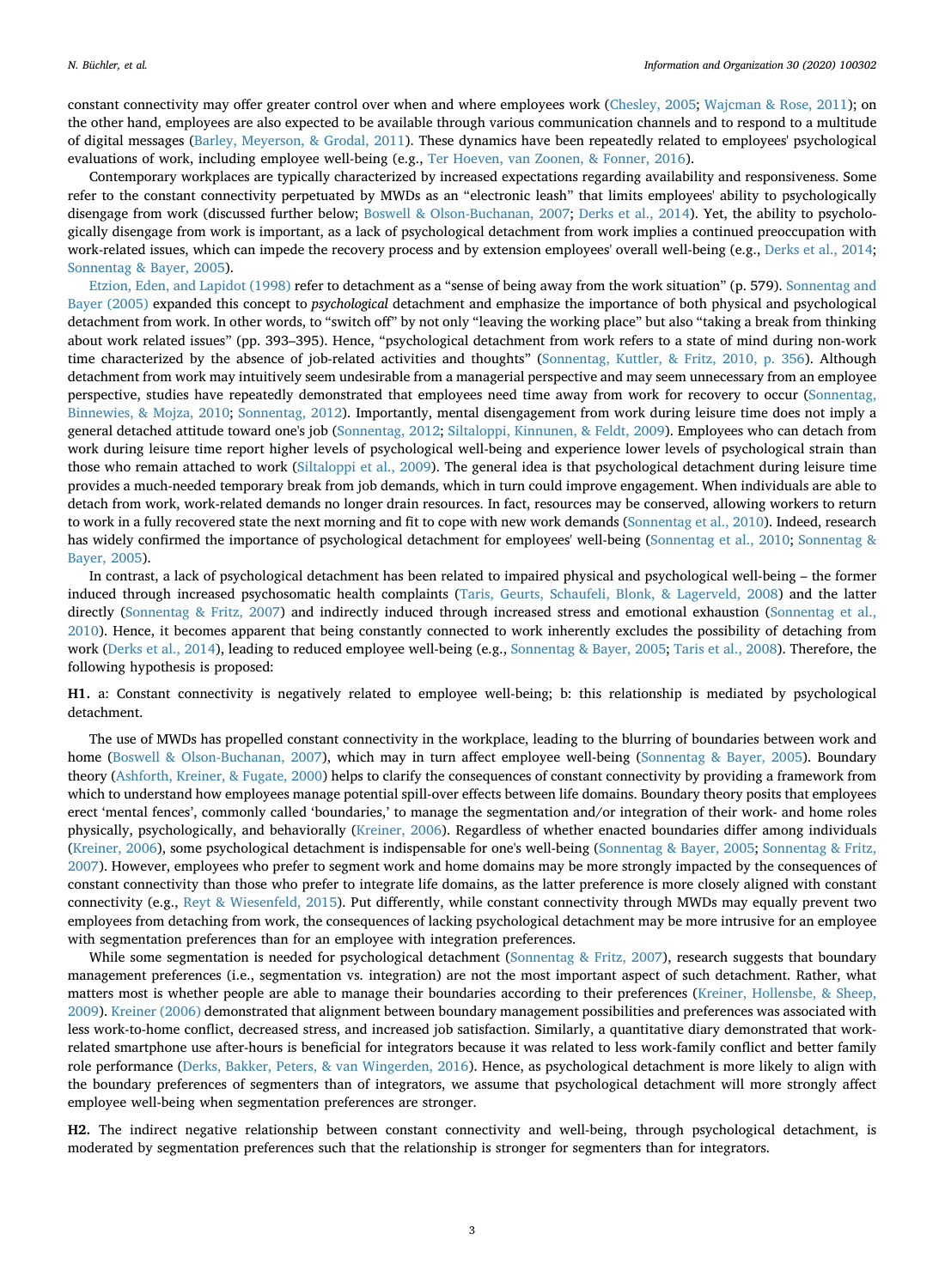#### *1.2. Organizational-level antecedents of constant connectivity*

On an organizational level, various studies on the use of communication technologies have suggested that employees compare and share their experiences and expectations (e.g., status cues; [Treem, 2013\)](#page-14-12), which leads to assumptions and norms about what technology should do and how it should be used (e.g., Technological frames; [Treem, Dailey, Pierce, & Leonardi, 2015](#page-14-13)). Organizational expectations and norms regarding availability have been associated with work-related technology use during non-work time ([Fenner](#page-13-24) [& Renn, 2010;](#page-13-24) [Richardson & Benbunan-Fich, 2011\)](#page-14-3). Relatedly, [Wajcman and Rose \(2011\)](#page-14-0) argue that patterns of constant connectivity emanate from organizational culture and practices. [Mazmanian \(2013\)](#page-13-12) has suggested that the degree of connectivity varies according to occupational group. For example, different occupational framings of MWDs and their actual use led to different uses of MWDs between two departments (legal and sales). Expectations regarding appropriate communication practices with MWDs led to either homogenous communication practices (leading to strict norms about being constantly connected) or heterogeneous communication practices (leading to enhanced flexibility and work effectiveness) in two departments. [Mazmanian \(2013\)](#page-13-12) describes how these alternate trajectories of use emerged and discusses the key dimensions that helped account for their differences: alignment between occupational identity and connectivity perceptions of MWDs, susceptibility to social pressure, and the visibility of the communication practices of co-workers.

The first dimension concerns the alignment between the connectivity perceptions of MWDs, i.e., the perception of what an MWD provides the user in terms of functional, physical and symbolic aspects, and an employee's occupational identity, referring to selfperceptions regarding personal interests, abilities, goals and values related to work [\(Hirschi, 2012](#page-13-25)). While the employees in the legal department perceived the properties of the device as being useful to fulfilling their occupational identity, sales representatives' "sense of self [was] not aligned with cultural narratives suggesting what a device can do and whom it is for" ([Mazmanian, 2013](#page-13-12), p. 1244). Thus, the sales force used their MWDs in an experiential and individually supportive way, while alignment led to a homogeneous trajectory of use among the attorneys: Based on their understanding of the attributes of a notable lawyer (i.e., occupational identity), everyone expected perpetual accessibility and responsiveness from others and themselves. Because their MWD afforded precisely this accessibility and responsiveness, the lawyers used it accordingly ([Mazmanian, 2013](#page-13-12)). In their study of constant connectivity and interruptions among knowledge workers, [Wajcman and Rose \(2011\)](#page-14-0) report findings similar to those of [Mazmanian \(2013\).](#page-13-12) First, [Wajcman and Rose \(2011\)](#page-14-0) found that the material properties afforded by MWDs are essential for knowledge professionals. Second, they also found that the material properties of MWDs are entangled with employees' self-perceived work roles in regard to constant connectivity. Based on these studies, we propose the following hypothesis:

**H3.** Alignment between connectivity perceptions associated with the mobile work devices and one's occupational role is positively related to constant connectivity.

[Mazmanian's \(2013\)](#page-13-12) second key dimension refers to people's susceptibility to social pressure: While the sales group was directly responsible for the revenue of the firm and thus felt secure in their positions, the lawyers worked in the background and felt that they did not contribute directly to the firm's revenue, and they even saw themselves as a "revenue drain" ([Mazmanian, 2013,](#page-13-12) p. 1242). Their structural position "left them vulnerable to internal and external pressures", and they felt the need to justify their presence (p. 1242). Thus, over time, the in-house lawyers became increasingly available and responsive in order to be perceived as "on-top" (p. 1242). Salespeople, in turn, were aware of others' acknowledgement of their contribution and did not feel the obligation to be more responsive or perpetually available [\(Mazmanian, 2013](#page-13-12)).

Previous research also showed that extending availability is used as a way to demonstrate commitment and value to the organization ([Murray & Rostis, 2007\)](#page-13-26). Thus, constant connectivity is used to align one's assumed social image with how one would like to be seen, i.e., as a reliable and valued contributor ([Perlow, 2012](#page-13-0)). Additionally, shared expectations and a perceived obligation regarding people's responsiveness and availability have been shown to be a widespread reason for people to stay constantly connected (e.g., [Mazmanian et al., 2013](#page-13-1)). Compliance with such perceived expectations can be interpreted as being susceptible to social pressure, leading to the following hypothesis:

**H4.** Susceptibility to social pressure is positively related to constant connectivity.

The last key dimension concerns the visibility of others' communication practices when using an MWD. In the legal department, constant connectivity practices were visible, for example, through frequent copying (cc-ing) co-workers on email messages. People were able to see how others used their MWDs and assumed those practices to be appropriate. Over time, employees' perceptions of appropriate communication practices changed in the direction of increasing responsiveness and availability expectations, resulting in everyone being constantly connected to work (see also 'the circle of responsiveness'; [Perlow, 2012](#page-13-0), p. 7). In the sales department, where the employees had no knowledge of others' communication practices, the perceived norm was to use the device according to one's needs ([Mazmanian, 2013](#page-13-12)).

In another study among knowledge workers, [Mazmanian et al. \(2013\)](#page-13-1) found that observing how co-workers used an MWD changed collective expectations about appropriate communication practices and led to escalating engagement, ultimately resulting in norms of constant availability and responsiveness. Similarly, the relevance of supervisors as role models has been established, for example, for boundary management behavior (e.g., [Koch & Binnewies, 2015](#page-13-27)): A survey among white-collar employees and their supervisors concluded that employees whose supervisor demonstrates work and home segmentation behavior – thus making his/her behavior visible – are more likely to segment work and home themselves. Additionally, a survey study among employees of a grocery store chain in the United States has shown that among other dimensions, supervisors' role modeling – referring to the actual demonstration of behavior on the job – shapes organizational norms and shared values regarding work-life balance in the organization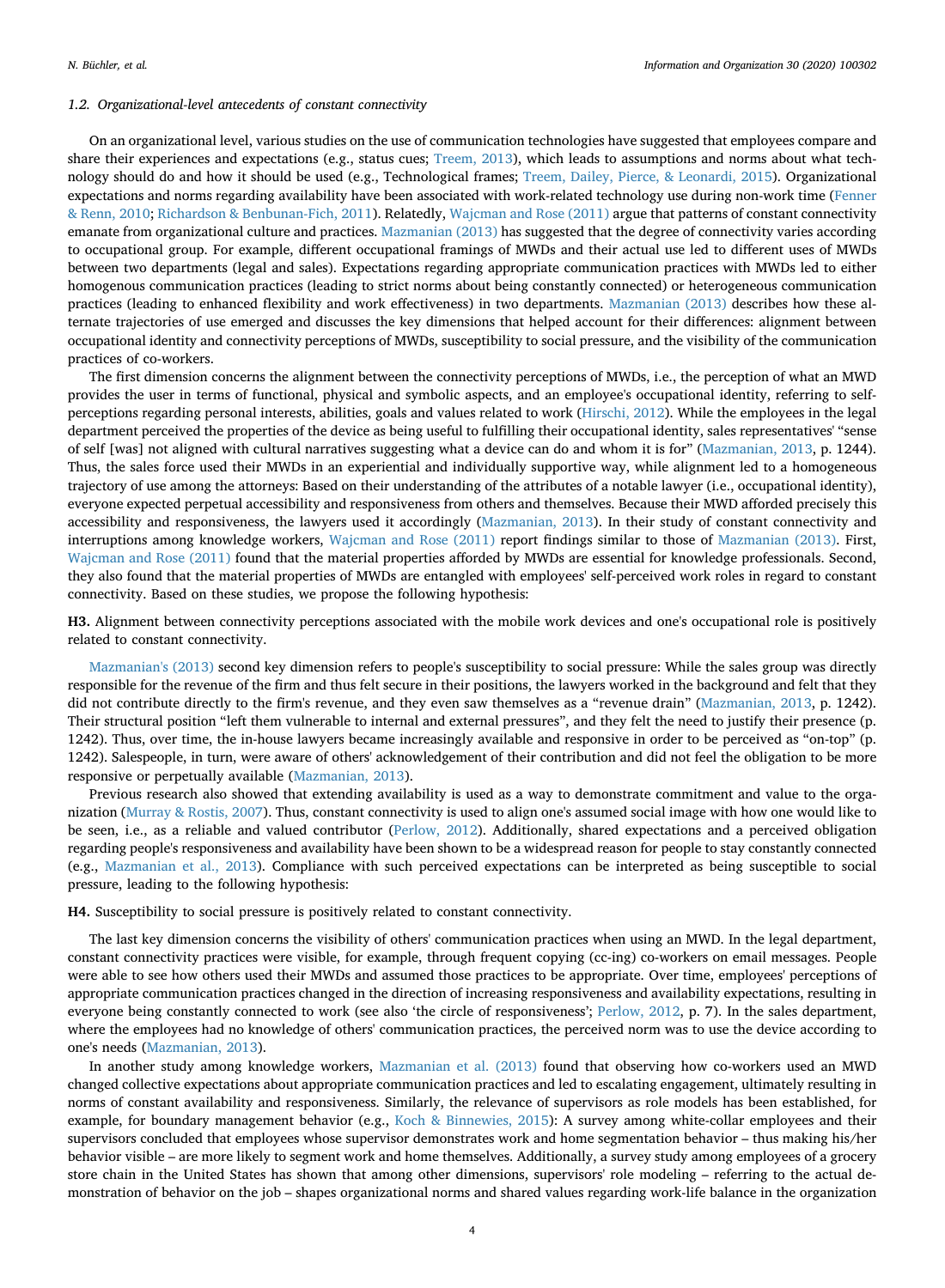<span id="page-5-0"></span>

**Fig. 1.** Structural regression model.

[\(Hammer, Kossek, Yragui, Bodner, & Hanson, 2009](#page-13-28)). Therefore, the following is hypothesized:

**H5.** a: The visibility of co-workers' communication practices with mobile work devices is positively related to constant connectivity. b: The visibility of supervisors' communication practices with mobile work devices is positively related to constant connectivity.

#### **2. Research approach**

The analysis of the introduced conceptual model and its related hypotheses will encompass three main phases. *Phase 1* – *Operationalization*: To deepen our understanding of constant connectivity and its antecedents, operationalization and item generation for these constructs was initially grounded in the findings and conceptual definitions of current literature on constant connectivity [\(Rice et al., 2017](#page-14-14)). This deductive scale development approach was used [\(Hinkin, 1995](#page-13-29)) because constant connectivity and its organizational precursors have been outlined in detail in conceptual and qualitative work by [Mazmanian \(2013\).](#page-13-12)

*Phase 2* – *Validating the measurement model*: To measure constant connectivity and its antecedents based on the qualitative findings of [Mazmanian \(2013\)](#page-13-12), several scales were developed for the purpose of this study or adapted to the context of this study. Therefore, several steps were employed to ensure their validity [\(Slavec & Drnovšek, 2012](#page-14-15)): First, the measurement model was estimated, reflecting the hypothesized factor structure of all scales using an independent sample  $(n = 274)$  obtained from our first research site at a large global organization in the automotive industry. Subsequently, the results of this analysis were validated using a confirmatory factor analysis based on a second sample (*n* = 387) collected at a large global organization in the technology industry. Model validity measures were examined to evaluate construct validity – i.e., convergent and discriminant validity.

*Phase 3* – *Structural model and hypotheses testing*: Finally, in Phase 3, the second sample is used to test the criterion-related validity of the new scales by examining the conceptual model as depicted in [Fig. 1](#page-5-0) using structural equation modeling (SEM) in Amos. Model fit was assessed through incremental indices (the Tucker-Lewis Index (TLI) and the Comparative Fit Index (CFI)) and absolute fit indices (the standardized version of the root mean squared residual (SRMR) and the root mean square of approximation (RMSEA)).

#### **3. Methods**

#### *3.1. Sample and procedures*

Data were gathered among employees of two global corporations, which, to ensure anonymity, we will indicate by the industry in which they operate: automotive (a firm specialized in engineering and mass forming in the automotive industry, employing 2551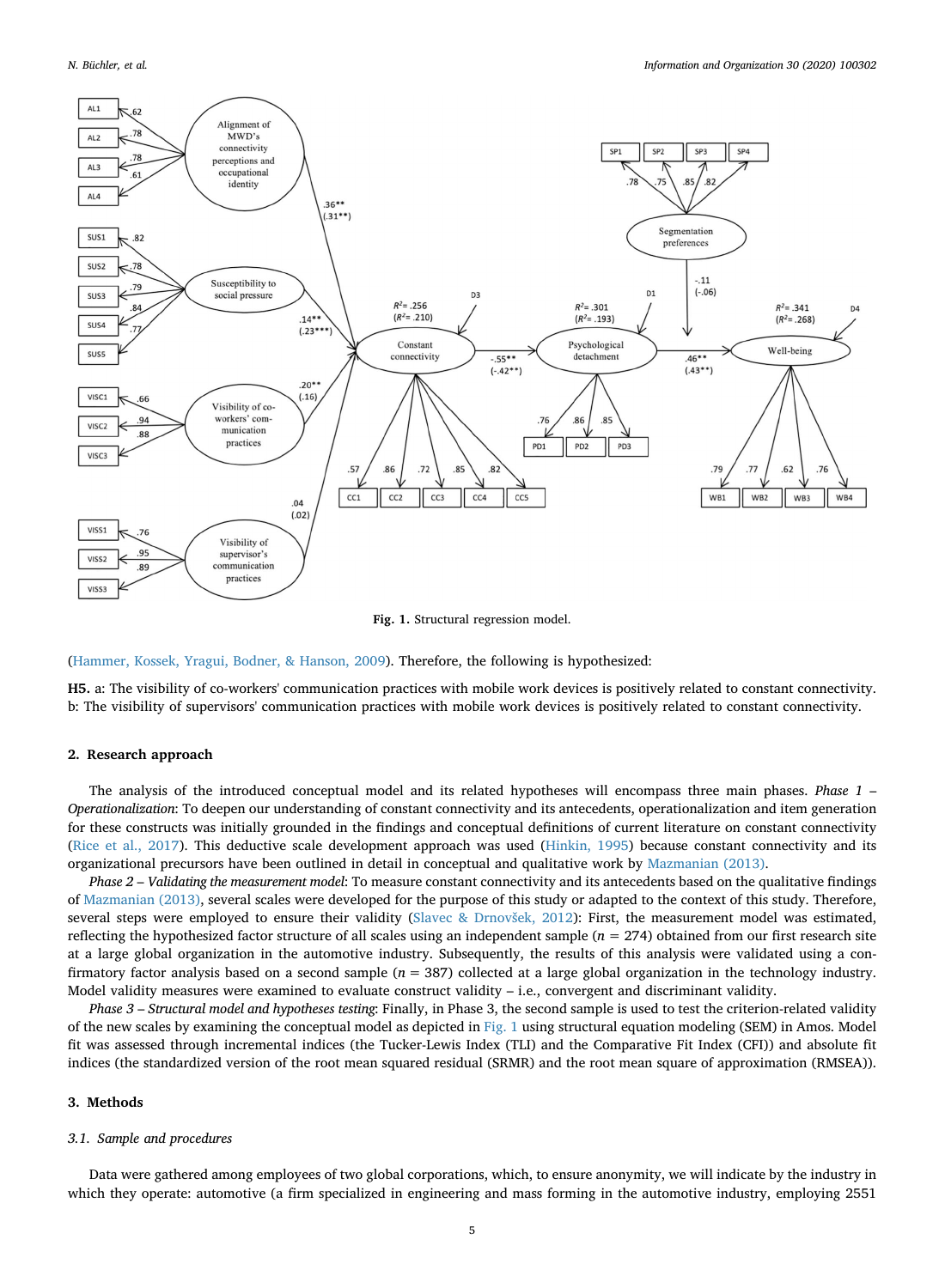employees in Liechtenstein) and technology (a firm that provides IT systems, solutions and consulting, employing approximately 3000 employees at their site in Switzerland). Within the two firms, all employees with knowledge-intensive job tasks and an MWD (i.e., laptop and/or smartphone) were invited to participate in the study. At the automotive firm, 637 were invited by an e-mail sent by the Head of Human Resources. And at the technology firm, all of the approximately 3000 employees were eligible to participate; they were invited to the study by an e-mail, which was sent by the Country General Manager.

The employees were given two weeks during November 2017 to participate in the study and were allowed to do so during work time. Ultimately, 274 employees at the automotive firm filled out the survey, resulting in a response rate of 43.0% and 387 employees at the technology firm, resulting in a response rate of 12.9%. Respondents from both companies were predominantly male (technology firm, 89.1%; automotive firm, 78.6%) with almost half of the respondents having obtained a university degree (technology firm employees, 50%; automotive firm employees, 44.4%). The average age was 39.74 *SD* = 8.34 in the technology firm and 47.17 *SD* = 9.08 in the automotive firm. They reported working 48.4 (*SD* = 7.04 technology) and 45.4 (*SD* = 8.89 automotive) hours per week, respectively. The average tenure was 8.63 years  $(SD = 7.21)$  in the technology firm and 17.28 years  $(SD = 8.57)$  in the automotive firm. These variables (also listed in [Table 3\)](#page-10-0) have been consecutively modeled as controls in the structural analysis. The magnitude and statistical significance of all coefficients remained equivalent after removing all controls. Hence, for reasons of parsimony, we report results of the analyses without controls.

#### *3.2. Operationalization (Phase 1)*

For the hypothesized model, we draw partly on available measures and partly on measures developed for this study. Employee well-being, psychological detachment and segmentation preferences are measured using scales adopted from previous studies, whereas the remaining scales were adapted from related constructs (i.e., susceptibility to social pressure, alignment between MWD connectivity perceptions and occupational identity) or constructed based on qualitative findings (i.e., constant connectivity and visibility of communication practices). Answer categories were anchored on five-point Likert-type scales.

#### *3.2.1. Existing scales*

*Well*-*being* is measured through four items adopted from [Topp, Østergaard, Søndergaard, and Bech \(2015\).](#page-14-16) The items tap the frequency with which employees felt, for instance, active or vigorous in the past two weeks. *Psychological detachment* was measured using three items of the Recovery Experience Questionnaire ([Sonnentag & Fritz, 2007\)](#page-14-11). *Segmentation preferences* refer to the degree to which employees prefer to keep social and professional domains separated or integrated. This was measured using the four-item scale developed by [Kreiner \(2006\).](#page-13-14)

#### *3.2.2. Developed measures*

*MWD connectivity perception and occupational identity* examine whether people think that the properties of the MWD align with what they think is important in their job (i.e., occupational identity). A six-item scale was created to measure the motives for using mobile devices in the workplace ([Peters & Ben Allouch, 2005\)](#page-13-30) and the alignment of those motives with one's occupational identity [\(Mazmanian, 2013;](#page-13-12) [Wajcman & Rose, 2011\)](#page-14-0).

Because public self-consciousness refers to the likelihood that persons will conform to external pressure ([Froming & Carver,](#page-13-31) [1981\)](#page-13-31), *susceptibility to social pressure* is assessed by five items of [Fenigstein, Scheier, and Buss' \(1975\)](#page-13-32) scale of public self-consciousness adapted to one's work situation [\(May, Gilson, & Harter, 2004\)](#page-13-33). *Visibility of others*' *communication practices* was examined using two (i.e., co-workers and supervisors) scales based on [Mazmanian \(2013\).](#page-13-12) These measures tap employees' sense of how others are engaging with technology. For these scales, we developed six items each.

Finally, *constant connectivity* was measured using a six-item scale that accounts for the core attributes of constant connectivity outlined by different scholars, such as perpetual availability (e.g., [Wajcman & Rose, 2011\)](#page-14-0), permanent connectedness to the organization ([Porter & Kakabadse, 2006](#page-13-17)), the control of work beyond work hours ([Perlow, 2012\)](#page-13-0) and blurred boundaries through the use of the device for work purposes during non-work hours (e.g., [Boswell & Olson-Buchanan, 2007\)](#page-13-8). All the items in the final measurement model are reported in [Table 1](#page-8-0) with the corresponding factor loadings, error terms, and explained variances. Please see [Table 2](#page-9-0) for an overview of the measurement sources.

### **4. Results**

#### *4.1. Validating the measurement model (Phase 2)*

The initial measurement demonstrated insufficient model fit:  $\chi^2$  (751) = 1721.73; CFI = 0.85; TLI = 0.84; SRMR = 0.07 and RMSEA = 0.069 (CI: 0.065, 0.073). We accounted for the importance of parsimony in scale construction ([Hinkin, 1995](#page-13-29)) by examining low factor loadings (<0.60) and cross loadings to inform model re-specifications. Based on this analysis, the following items were consecutively excluded to improve model fit: two items of *alignment between MWD connectivity perception and occupational identity* were discarded due to low factor loadings; these items were "The fact that my company provides me with a mobile work device reflects my standing in the organization" (**λ** 0.12) and "The presumed dedication for my job is enabled through my mobile work device" (**λ** 0.55).

One item from the constant connectivity scale was removed due to low factor loadings: "Through the use of a mobile work device, my work and non-work hours are not clearly separated" (**λ** 0.57). For the visibility scales, two items for the visibility of co-workers'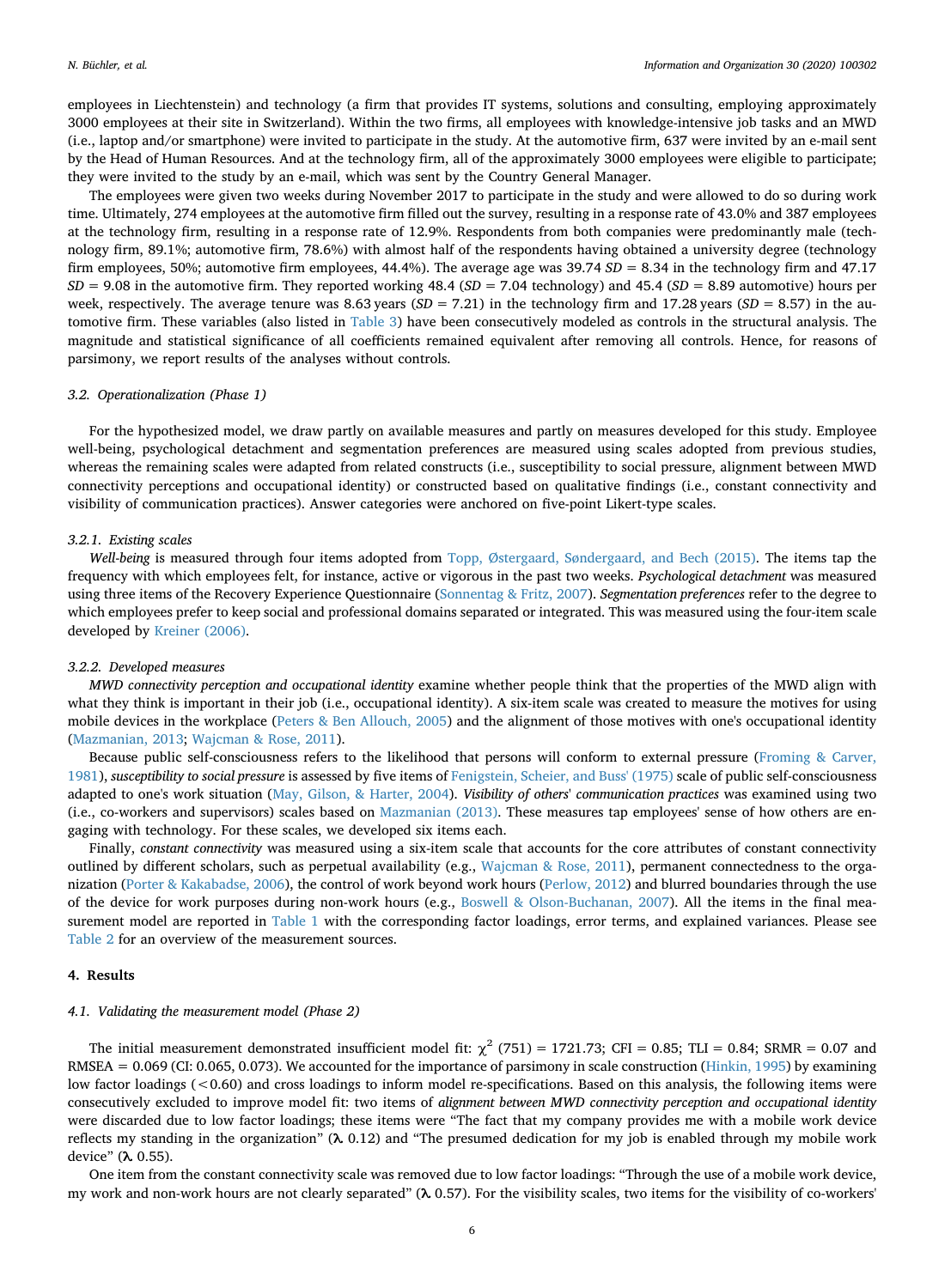and the visibility of the supervisor's communication practices were discarded because of high cross-factor correlations: "My colleagues' (manager's) communication practices during work and non-work hours are visible to me"; and "I know how quickly my colleagues (manager) respond(s) to their (his/her) emails or similar work-related messages during work and non-work hours". In addition, one item for visibility of co-workers' and for visibility of the manager's communication practices was discarded because of low factor loadings: "My colleagues (**λ** 0.30)/My manager (**λ** 0.43) often copy (cc) me on e-mails." Finally, one item from the psychological detachment scale was removed because of high error correlations with other indicators within the same construct: "During non-work time, I don't think about work at all."

The retained measurement model demonstrated good model fit:  $\chi^2_{\text{automotive}}$  (406) = 721.203; CFI = 0.94; TLI = 0.93; SRMR = 0.06 and RMSEA = 0.053 (CI: 0.047, 0.060). The composite reliability of the constructs in the model range from 0.84 to 0.89, indicating satisfactory reliability. Additionally, the standardized factor loadings range between 0.64 and 0.94 (see [Table 1\)](#page-8-0). Construct validity was assessed by considering both convergent and discriminant validity. The average variance extracted ranged between 0.56 and 0.72, indicating a sufficient degree of convergent validity. Discriminant validity was assessed by establishing that the latent constructs share more variance with their observed indicators than with other latent variables. [Table 3](#page-10-0) demonstrates that the average variance extracted exceeds the maximum and average shared variance with other constructs, indicating satisfactory discriminant validity. Hence, the final measurement model adequately measures the latent variables in the model; there are no validity concerns.

Subsequently, the factor structure was replicated with an independent sample collected at our second research site, the technological organization. The measurement model demonstrated good model fit:  $\chi^2_{\rm technology}$  (406) = 777.636; CFI = 0.94; TLI = 0.94;  $SRMR = 0.05$  and  $RMSEA = 0.049$  (CI: 0.045, 0.054). Composite reliability scores ranged between 0.79 and 0.91, indicating satisfactory reliability. Factor loadings ranged between 0.58 and 94. The average variance extracted exceeds 0.50 for all constructs. Similarly, the average variance extracted exceeds the maximum average shared variance, indicating sufficient convergent and discriminant validity (see [Table 3](#page-10-0)). The validity of the measures was confirmed in both samples, justifying further examination of the structural model.

#### *4.2. Structural model and hypotheses testing (Phase 3)*

The structural regression model (see [Fig. 1\)](#page-5-0) based on the data collected at the technology organization (*N* = 387) demonstrated good model fit:  $\chi^2$  (446) = 929.36; CFI = 0.94; TLI = 0.93; SRMR = 0.09 and RMSEA = 0.053 (CI: 0.048, 0.058). We replicated the structural model with the sample collected at the automotive company  $(N = 274)$  and again observed good model fit:  $\chi^2$  $(446) = 895.37$ ; CFI = 0.93; TLI = 0.93; SRMR = 0.09 and RMSEA = 0.061 (CI: 0.055, 0.067). For the purpose of hypothesis testing, we report the parameter estimates from the technology firm in the text and refer to [Table 4](#page-11-0) and [Fig. 1](#page-5-0) for the estimates of both samples.

Hypothesis 1a posits that constant connectivity is negatively related to employee well-being. The direct relationship between constant connectivity and well-being was not significant ( $b^* = -0.092$ , BC 95% [ $-0.225$ ; 0.051],  $p = .204$ ). Hypothesis 1b, then, assumed that the negative relationship would be transmitted through psychological detachment. The findings support this assumption, as the results demonstrate a significant indirect effect of constant connectivity on employee well-being through psychological detachment *b*\* = −0.255, BC 95% [−0.337; −0.177], *p* < .001. Specifically, constant connectivity reduces psychological detachment (detachment *b*\* = −0.548, BC 95% [−0.639; −0.440], *p* = .003), while psychological detachment is positively related to employee well-being  $(b^* = 0.464, BC 95\% [0.353; 0.718], p = .003$ . Hence, hypothesis 1b is supported.

Hypothesis 2 reflects the assumption that this indirect effect is moderated by employees' boundary management preferences. Moderated mediation was examined by calculating the index of moderation-mediation [\(Hayes, 2015](#page-13-34)). The results indicate that the hypothesized moderated-mediation effect was not significant (*b*\* = −0.061, BC 95% [−0.140; 0.019], *p* = .128). Hence, hypothesis 2 was not supported. A closer inspection of the moderation effect shows that the interaction effect of psychological detachment and boundary preferences is not significant (*b*\* = 0.112, BC 95% [−0.035; 0.250], *p* = .134). These findings imply that psychological detachment is equally important for the well-being of those who prefer to segment and those who prefer to integrate work-life domains.

Hypotheses 3 through 5 address the key antecedents of constant connectivity as proposed by [Mazmanian \(2013\).](#page-13-12) The findings indicate that alignment of MWD connectivity perception and occupational identity  $(b^* = 0.361, BC 95\% [0.254; 0.471], p < .001)$ and susceptibility to social pressure both significantly contribute to constant connectivity  $(b^* = 0.144, BC 95\% [0.028; 0.260],$  $p = .010$ ). These findings support hypotheses 3 and 4.

Finally, hypothesis 5 reflects the assumption that a) the visibility of co-workers' communication practices and b) the visibility of the supervisor's communication practices contribute to constant connectivity. The visibility of co-workers' communication practices has a significant and positive effect on constant connectivity  $(b^* = 0.204, BC 95\% [0.066; 0.323], p = .003)$ . This finding supports hypothesis 5a. The visibility of the supervisor's communication practices did not have a significant effect on constant connectivity (*b*\* = 0.043, BC 95% [−0.071; 0.166], *p* = .462). Hence, hypothesis 5b is not supported. Note, however, that the correlations in [Table 3](#page-10-0) suggest that the visibility of the co-workers' and supervisor's communication practices are both positively related to constant connectivity. This suggests that the visibility of the supervisor's communication practices is positively correlated with constant connectivity but that the visibility of co-workers' communication practices accounts for this variance in the structural analysis. When the effect of co-workers' visibility is constrained to zero, the visibility of the supervisor's communication practices is significant. In sum, the alignment of MWD connectivity perception and occupational identity, susceptibility to social pressure, and the visibility of co-workers' communication practices are significant triggers for constant connectivity, explaining 25.6% of the variance.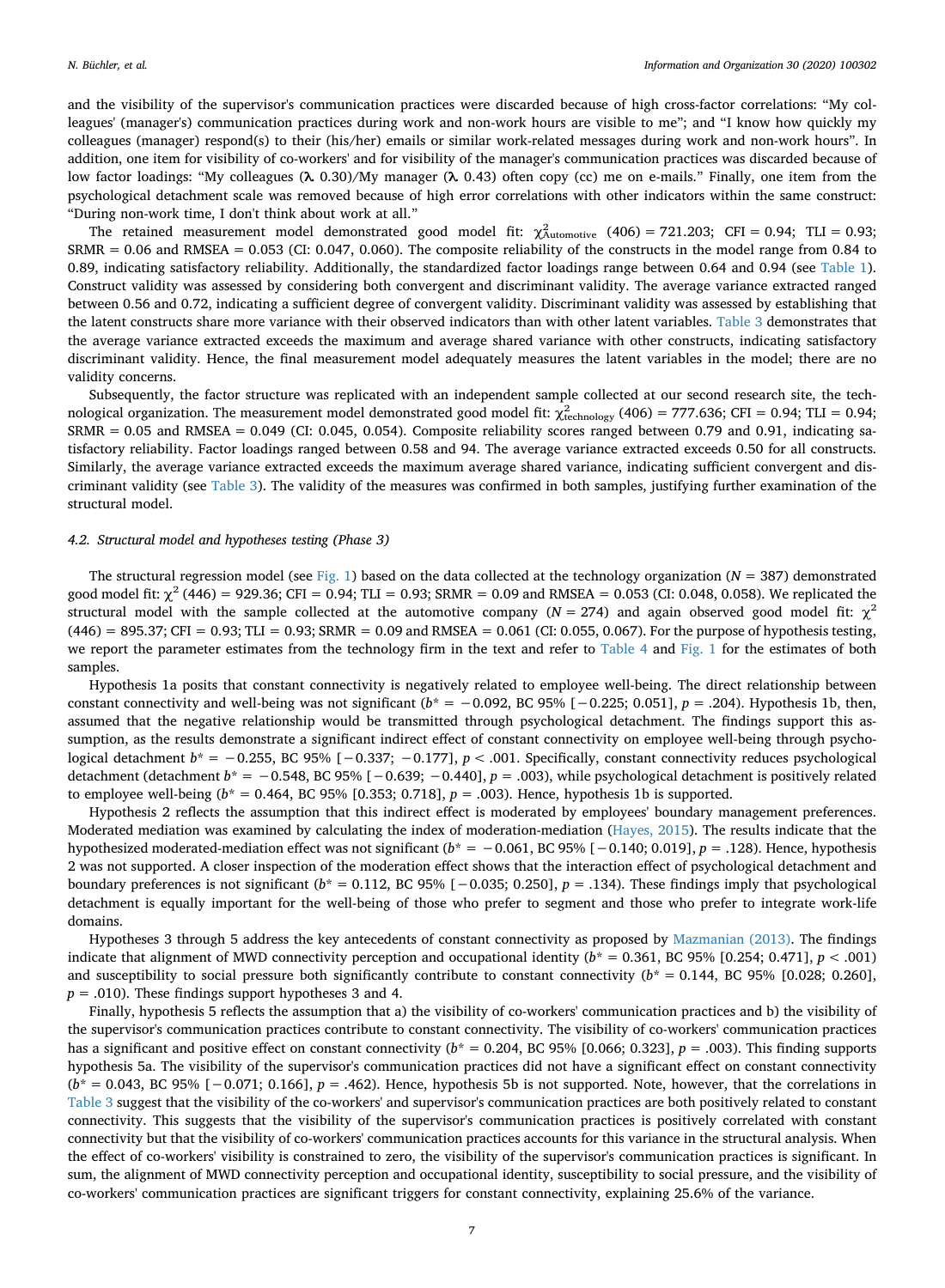<span id="page-8-0"></span>

| Measurement model.                                                                                                                                                                                                                                                                                                                  |                                 |                            |      |                         |                      |           |
|-------------------------------------------------------------------------------------------------------------------------------------------------------------------------------------------------------------------------------------------------------------------------------------------------------------------------------------|---------------------------------|----------------------------|------|-------------------------|----------------------|-----------|
| Item                                                                                                                                                                                                                                                                                                                                | $= 274$<br>Automotive (N        |                            |      | Technology (N           | $= 387$              |           |
|                                                                                                                                                                                                                                                                                                                                     | St. factor<br>$\rm R^2$         | Unst. factor               | Se   | St. factor<br>$\rm R^2$ | Unst. factor         | Se        |
|                                                                                                                                                                                                                                                                                                                                     | $\mathrm{loading}^{\mathrm{a}}$ | $ba\text{diag}^{\text{b}}$ |      | loading <sup>a</sup>    | loading <sup>b</sup> |           |
| Constant connectivity                                                                                                                                                                                                                                                                                                               | 5                               |                            |      | <b>SS</b>               |                      |           |
| Through my mobile work device, I am always available for my colleagues and/or clients, also during non-work hours.                                                                                                                                                                                                                  | 0.711<br>0.51                   | 1.000 <sup>b</sup>         |      | 0.577<br>0.33           | 1.000 <sup>b</sup>   |           |
| work device (e.g., checking e-mails or similar work-<br>During non-work hours, I monitor my work through my mobile                                                                                                                                                                                                                  | 0.861<br>0.74                   | 1.181                      | 0.09 | 0.853<br>0.73           | 1.570                | 0.13      |
| Through my mobile work device, I know what awaits me at work before I get there.<br>related messages, intranet etc.)                                                                                                                                                                                                                | 0.638<br>4                      | 0.786                      | 0.08 | 0.746<br>0.51           | 1.142                | 0.10      |
|                                                                                                                                                                                                                                                                                                                                     |                                 |                            |      |                         |                      |           |
| For me, it is common to check and answer emails or other work-related messages during non-work hours.                                                                                                                                                                                                                               | 0.855<br>0.73                   | 1.278                      | 0.10 | 0.854<br>0.73           | 1.603                | 0.13      |
| work during non-work hours.<br>Through the use of my mobile work device, I stay connected to                                                                                                                                                                                                                                        | 0.823<br>0.68                   | 1.102                      | 0.09 | 0.817<br>0.67           | 1.418                | 0.12      |
| Alignment between MWD connectivity perceptions and occupational identity                                                                                                                                                                                                                                                            | 0.60                            |                            |      | 0.50                    |                      |           |
| My mobile work device provides me with temporal and spatial independence that is relevant to my job.                                                                                                                                                                                                                                | 0.791<br>0.63                   | 1.000 <sup>b</sup>         |      | 0.620<br>0.39           | $1.000^{b}$          |           |
| My mobile work device provides me with access to work related e-mails or similar work-related messages wherever                                                                                                                                                                                                                     | 0.897<br>0.80                   | 1.127                      | 0.08 | 0.774<br>0.60           | 1.365                | 0.12      |
| and whenever it is needed, which is important for me to do my job.                                                                                                                                                                                                                                                                  |                                 |                            |      |                         |                      |           |
| colleagues and/or clients<br>My mobile work device enables the necessary responsiveness to                                                                                                                                                                                                                                          | 0.638<br>0.71                   | 0.621                      | 0.06 | 0.782<br>0.61           | 1.298                | 0.12      |
| I need a mobile work device to do my job appropriately.                                                                                                                                                                                                                                                                             | 0.755<br>0.57                   | 1.008                      | 0.08 | 0.607<br>0.38           | 1.201                | 0.13      |
| Susceptibility to social pressure                                                                                                                                                                                                                                                                                                   | 0.56                            |                            |      | 0.64                    |                      |           |
| I am concerned about what colleagues and/or clients think of my work.                                                                                                                                                                                                                                                               | 0.660<br>0.44                   | 1.000 <sup>b</sup>         |      | 0.814<br>0.66           | $1.000^{b}$          |           |
| I worry about my work making a good impression.                                                                                                                                                                                                                                                                                     | 0.794<br>0.54                   | 1.102                      | 0.09 | 0.785<br>0.62           | 0.971                | 0.06      |
| I worry about my work being judged by colleagues and/or clients.                                                                                                                                                                                                                                                                    | 0.828<br>0.89                   | 1.187                      | 0.09 | 0.797<br>0.64           | 1.007                | 0.06      |
| or clients<br>I am afraid my shortcomings will be noticed by colleagues and/                                                                                                                                                                                                                                                        | 0.737<br>0.63                   | 0.954                      | 0.10 | 0.833<br>0.69           | 1.043                | 0.06      |
| I worry about how colleagues and/or clients perceive my work.                                                                                                                                                                                                                                                                       | 0.693<br>0.48                   | 0.954                      | 0.10 | 0.770<br>0.59           | 0.936                | 0.06      |
| Visibility of co-workers' communication practices                                                                                                                                                                                                                                                                                   | $\overline{5}$                  |                            |      | 0.69                    |                      |           |
| I know which of my colleagues engage with their mobile work device after work hours.                                                                                                                                                                                                                                                | 0.660<br>0.44                   | $1.000^{b}$                |      | 0.657<br>0.43           | 1.000 <sup>b</sup>   |           |
| I know which of my colleagues check their e-mails or similar work-related messages during non-work hours.                                                                                                                                                                                                                           | 0.966<br>0.93                   | 1.480                      | 0.12 | 0.938<br>0.88           | 1.557                | 0.10      |
| I am aware of my colleagues' e-mail practices.                                                                                                                                                                                                                                                                                      | 0.866<br>0.75                   | 1.196                      | 0.10 | 0.876<br>0.77           | 1.420                | 0.10      |
| Visibility of supervisors' communication practices                                                                                                                                                                                                                                                                                  | 0.72                            |                            |      | 0.76                    |                      |           |
| device after work hours<br>I know whether my manager engages with his/her mobile work                                                                                                                                                                                                                                               | 0.710<br>0.50                   | 1.000 <sup>b</sup>         |      | 0.761<br>0.58           | 1.000 <sup>b</sup>   |           |
| I know whether my manager checks his/her e-mails or similar work-related messages during non-work hours.                                                                                                                                                                                                                            | 0.919<br>0.84                   | 1.321                      | 0.09 | 0.951<br>0.90           | 1.294                |           |
| I am aware of my manager's e-mail practices.                                                                                                                                                                                                                                                                                        | 0.905<br>0.82                   | 1.255                      | 0.09 | 0.896<br>0.80           | 1.238                | 0.07      |
| Well-being: During the past two weeks                                                                                                                                                                                                                                                                                               | 0.58                            |                            |      | 0.53                    |                      |           |
| I woke up feeling fresh and rested.                                                                                                                                                                                                                                                                                                 | 0.838<br>0.70                   | 1.000 <sup>b</sup>         |      | 0.783<br>0.61           | 1.000 <sup>b</sup>   |           |
| I have felt active and vigorous.                                                                                                                                                                                                                                                                                                    | 0.796<br>0.63                   | 1.034                      | 0.08 | 0.753<br>0.57           | 1.069                | 0.08      |
| I have felt calm and relaxed                                                                                                                                                                                                                                                                                                        | 0.677<br>0.46                   | 0.777                      | 0.07 | 0.619<br>0.38           | 0.750                | 0.07      |
| I have felt cheerful and was in a good mood.                                                                                                                                                                                                                                                                                        | 0.716<br>0.51                   | 0.940                      | 0.08 | 0.752<br>0.57           | 1.078                | 0.08      |
| Psychological detachment                                                                                                                                                                                                                                                                                                            | 0.72                            |                            |      | 0.68                    |                      |           |
| During non-work time, I get a break from the demands of work.                                                                                                                                                                                                                                                                       | 0.653<br>0.43                   | 1.000 <sup>b</sup>         |      | 0.762<br>0.58           | 1.000 <sup>b</sup>   |           |
| During non-work time, I distance myself from work.                                                                                                                                                                                                                                                                                  | 0.943<br>0.89                   | 1.480                      | 0.12 | 0.856<br>0.73           | 1.112                | 0.07      |
| During non-work time, I forget about work.                                                                                                                                                                                                                                                                                          | 0.925<br>0.86                   | 1.443                      | 0.11 | 0.852<br>0.73           | 1.123                | 0.07      |
| Segmentation preferences                                                                                                                                                                                                                                                                                                            | 0.63                            |                            |      | 0.64                    |                      |           |
| I like to be able to leave work behind when I go home.                                                                                                                                                                                                                                                                              | 0.759<br>0.58                   | 1.000 <sup>b</sup>         |      | 0.783<br>0.71           | 1.000 <sup>b</sup>   |           |
| I don't like work issues creeping into my home life.                                                                                                                                                                                                                                                                                | 0.773<br>0.60                   | 0.922                      | 0.07 | 0.753<br>0.68           | 0.861                | 0.06      |
| I prefer to keep work life at work.                                                                                                                                                                                                                                                                                                 | 0.845<br>0.72                   | $1.011\,$                  | 0.07 | 0.619<br>0.56           | 0.971                | 0.06      |
| I don't like to have to think about work while I'm at home.                                                                                                                                                                                                                                                                         | 0.804<br>0.65                   | 0.941                      | 0.07 | 0.752<br>0.61           | 0.977                | 0.06      |
| 0.94; TLI = 0.93; SRMR = 0.06 and RMSEA = 0.053 (C1: 0.047, 0.060) and for Technology: $\chi^2$ (406) = 777.636; CFI = 0.94; TLI<br>$\label{eq:1} \begin{array}{c} \vspace{0.05in} \Pi \end{array}$<br>Note: model fit for automotive: $\chi^2$ (406) = 721.203; CFI<br>SRMR = $0.05$ and RMSEA = $0.049$ (CI: $0.045$ , $0.054$ ). |                                 |                            |      |                         |                      | $= 0.94;$ |
| <sup>b</sup> Unit loading indicator constrained to 1. Average Variances Extracted (AVEs) reported in bold.<br><sup>a</sup> All factor loadings are significant at $p < .001$ .                                                                                                                                                      |                                 |                            |      |                         |                      |           |
|                                                                                                                                                                                                                                                                                                                                     |                                 |                            |      |                         |                      |           |
|                                                                                                                                                                                                                                                                                                                                     |                                 |                            |      |                         |                      |           |
|                                                                                                                                                                                                                                                                                                                                     |                                 |                            |      |                         |                      |           |
|                                                                                                                                                                                                                                                                                                                                     |                                 |                            |      |                         |                      |           |

8

**Table 1**

*N. Büchler, et al. Information and Organization 30 (2020) 100302*

<span id="page-8-2"></span><span id="page-8-1"></span>SRMR = 0.05 and RMSEA = 0.049 (CI: 0.045, 0.054).<br><sup>a</sup> All factor loadings are significant at p < .001.<br><sup>b</sup> Unit loading indicator constrained to 1. Average Variances Extracted (AVEs) reported in bold.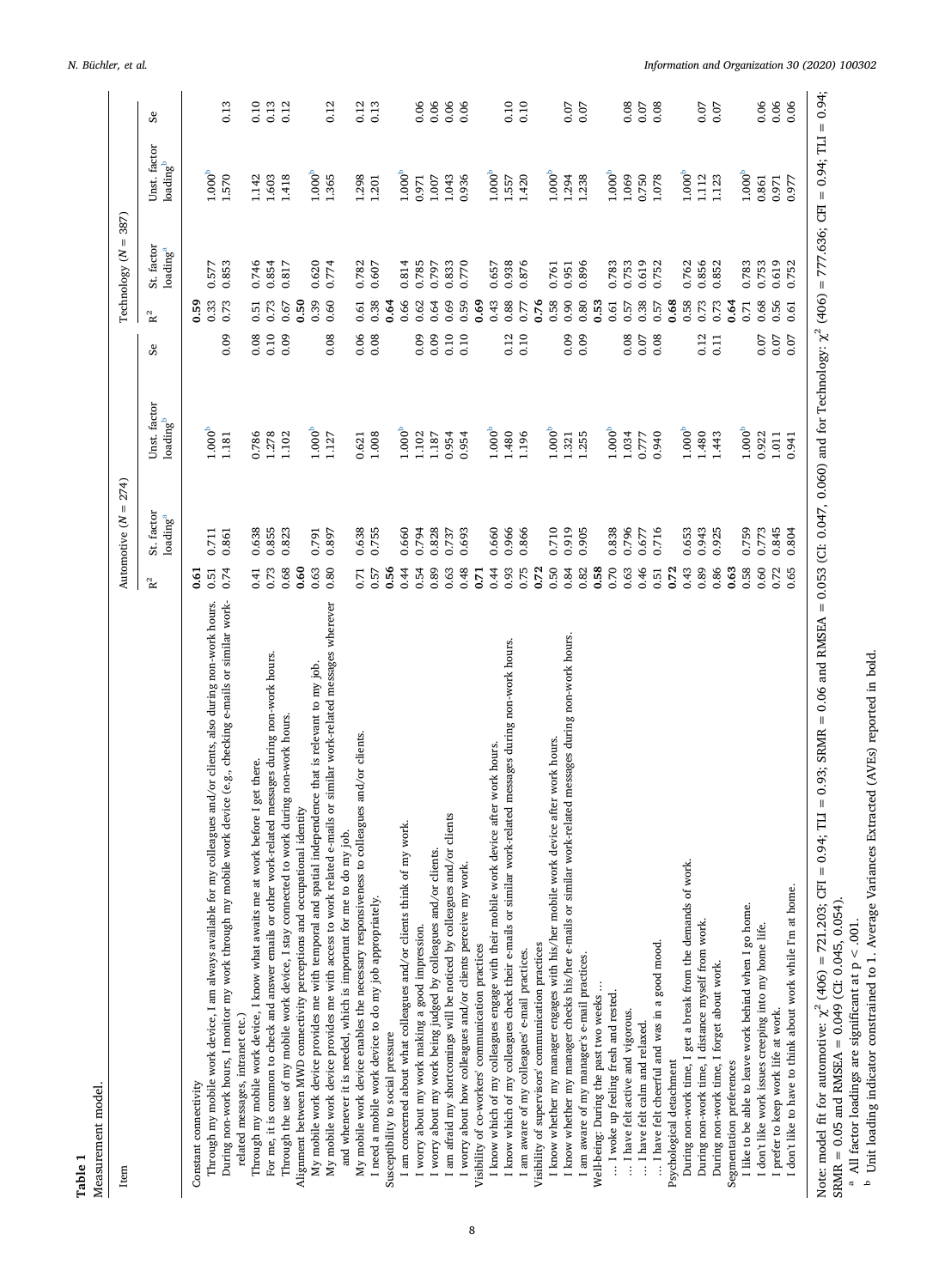<span id="page-9-0"></span>**Table 2**

Origin of the model's constructs.

| Construct                                                                 | Definition                                                                                                             | Sources & measurement items                                                                                                                                                                                                                                                                                                                                                  |
|---------------------------------------------------------------------------|------------------------------------------------------------------------------------------------------------------------|------------------------------------------------------------------------------------------------------------------------------------------------------------------------------------------------------------------------------------------------------------------------------------------------------------------------------------------------------------------------------|
| Alignment of MWD connectivity<br>perceptions and occupational<br>identity | Degree to which people think that the properties<br>of MWD align with what they think is important<br>to do their job. | 4-item scale constructed for this study<br>Motives for using MWD (Peters & Ben Allouch, 2005)<br>were adapted to the workplace and completed with an<br>assertion expressing the necessity of the MWD to live up to<br>one's occupational identity (Mazmanian, 2013, Wajcman &<br>Rose, 2011)                                                                                |
| Susceptibility to social pressure                                         | Likelihood a person conforms to external<br>pressure.                                                                  | Adapted 5-item scale<br>Fenigstein et al.'s (1975) scale of public self-consciousness was<br>adapted to one's work situation. Three items had already been<br>used in the working context (May et al., 2004) and were only<br>slightly adapted to focus on the person instead of the work<br>itself. Two more items by Fenigstein et al. (1975) were<br>adapted identically. |
| Visibility of co-workers' communication<br>practices                      | Concrete sense of how peers are engaging with<br>MWD.                                                                  | 4-item scale constructed for this study<br>Based on qualitative findings by Mazmanian (2013) revealing<br>the attributes of visibility as the theoretical basis                                                                                                                                                                                                              |
| Visibility of co-workers' communication<br>practices                      | Concrete sense of how supervisors are engaging<br>with MWD.                                                            | 4-item scale constructed for this study<br>Based on qualitative findings by Mazmanian (2013) revealing<br>the attributes of visibility as the theoretical basis                                                                                                                                                                                                              |
| Constant connectivity                                                     | Employees' 24/7 connectedness to the<br>organization through their use of work-related<br>communication media.         | 5-item scale constructed for this study<br>Based on Porter and Kakabadse (2006); Boswell and Olson-<br>Buchanan (2007); and conceptual work of Wajcman and Rose<br>(2011); Perlow (2012)                                                                                                                                                                                     |
| Psychological detachment                                                  | People's unwinding and recuperation processes<br>from work.                                                            | Adopted 3-item scale from the Recovery Experience<br>Questionnaire (Sonnentag & Fritz, 2007)                                                                                                                                                                                                                                                                                 |
| Segmentation preferences                                                  | Degree to which employees prefer to keep social<br>and professional domains separated or<br>integrated.                | Adopted 4-item scale from Kreiner (2006)                                                                                                                                                                                                                                                                                                                                     |
| Well-being                                                                | Degree to which an individual feels good about<br>his/her work physically and psychologically.                         | Adopted 4-item scale from the Well-Being Index by Topp,<br>Ostergaard, Sondergaard, and Bech (2015)                                                                                                                                                                                                                                                                          |

#### **5. Discussion**

This study first operationalizes and validates measures for constant connectivity and its organizational-level antecedents based on existing conceptual and empirical studies. Second, this study retests these measures in a structural model, demonstrating that constant connectivity is negatively related to employee well-being through diminished psychological detachment such that constant connectivity reduces psychological detachment, while psychological detachment is positively related to well-being. This negative association exists regardless of the employees' boundary management preferences. In other words, constant connectivity is negatively related to well-being for employees who prefer to segment *and* for employees who prefer to integrate different life domains. In addition, this study found three organizational-level antecedents of constant connectivity that might provide a starting point from which to reduce connectivity levels and subsequently improve employee well-being.

#### *5.1. Theoretical implications*

To conceptualize constant connectivity, a combination of its core aspects reported in earlier studies was adopted and operationalized ([Boswell & Olson-Buchanan, 2007;](#page-13-8) [Mazmanian, 2013](#page-13-12); [Perlow, 2012;](#page-13-0) [Porter & Kakabadse, 2006](#page-13-17); [Wajcman & Rose, 2011](#page-14-0)). We build on [Mazmanian \(2013\)](#page-13-12) to conceptualize and operationalize the organizational-level antecedents of connectivity. By conceptualizing and operationalizing these measures, this study contributes to the literature in the following three ways.

First, this study contributes to existing work by examining the alignment between MWD connectivity perception and occupational identity, susceptibility to social pressure, and visibility of communication practices of co-workers and supervisors as possible antecedents of constant connectivity ([Schlachter et al., 2017\)](#page-14-2). The results showed that the alignment between MWD connectivity perception and occupational identity had the strongest association with constant connectivity. In other words, if employees feel that the properties of the MWD are useful in helping them live up to their occupational identity, this results in increased availability and responsiveness. The second-strongest antecedent of constant connectivity was the visibility of the communication practices of *coworkers* (rather than supervisors). Being aware of the communication practices of colleagues – for example, through frequent cc-ing of co-workers on email messages – increased respondents' perceptions of constant connectivity to their work. The relationship between the visibility of co-workers' communication behavior and constant connectivity could indicate mechanisms of concertive control. Concertive control refers to co-workers explicitly or implicitly setting norms and expectations among themselves regarding certain behaviors and reprimanding those who do not conform ([Barker, 1993\)](#page-12-1). Another issue here is that if supervisors provide influential modeling through visibility of their practices, then all co-workers associated with that supervisor would be somewhat influenced. Hence, co-workers might adjust their practices based on the work practices they observe from their supervisor. Ultimately, the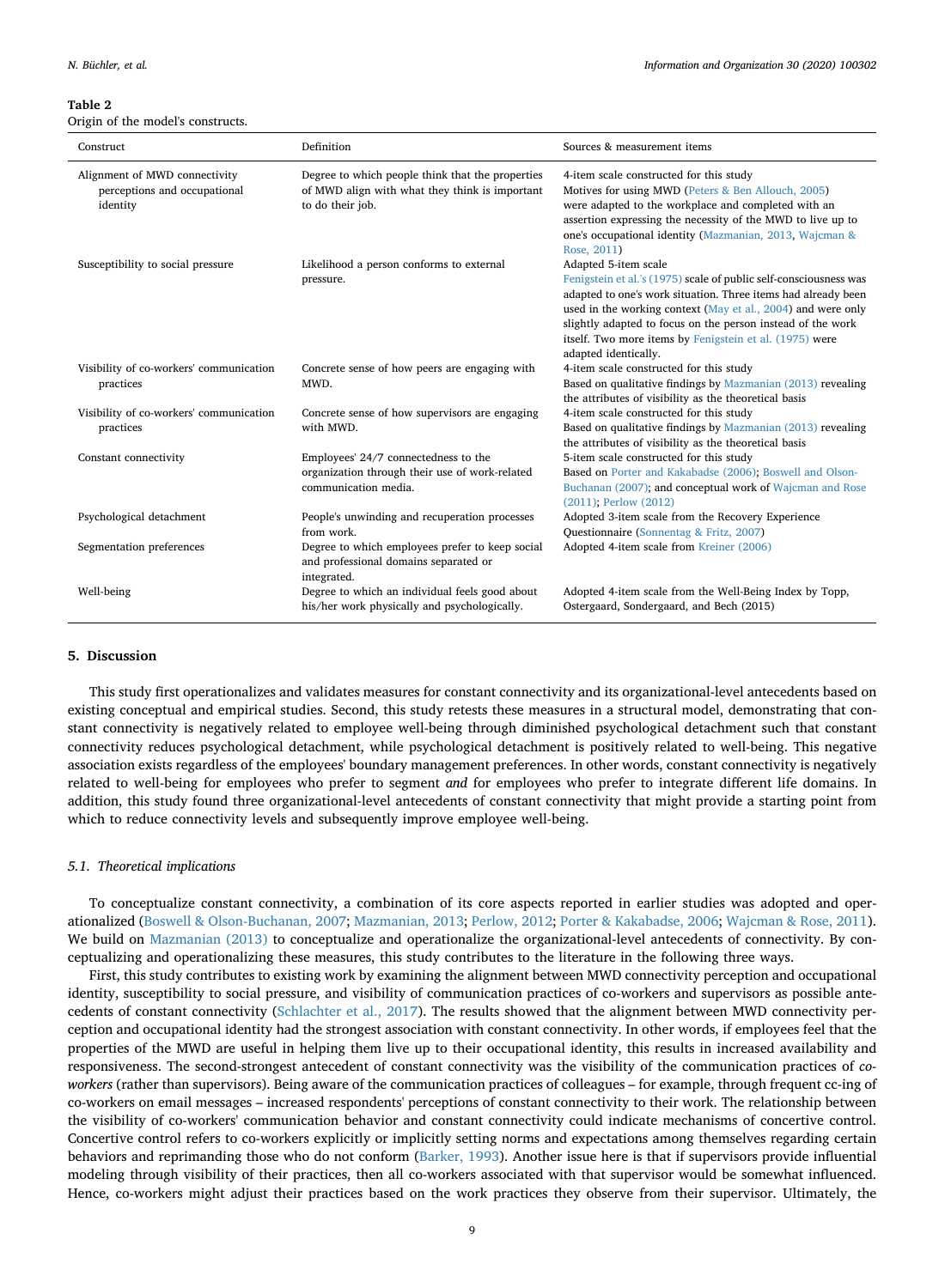<span id="page-10-0"></span>

| Variable                           | M (sd)       |                  | $\mathbf{\Omega}$ | 3                                                                           | 4                                                                                       | Б                                                                                                                                                                                               | $\circ$                                                         | $\overline{ }$                                                                    | $\infty$          | G                                                                                                                                                | $\overline{10}$                                                                                                        | $\Xi$                                                                                                                         | $\overline{12}$                                                                                                                                | $\frac{3}{2}$                                                                        | $\overline{1}$                                                                                                                                                                                                                                                                                                                                                                                                                                                                                                                         | M (sd)                     |
|------------------------------------|--------------|------------------|-------------------|-----------------------------------------------------------------------------|-----------------------------------------------------------------------------------------|-------------------------------------------------------------------------------------------------------------------------------------------------------------------------------------------------|-----------------------------------------------------------------|-----------------------------------------------------------------------------------|-------------------|--------------------------------------------------------------------------------------------------------------------------------------------------|------------------------------------------------------------------------------------------------------------------------|-------------------------------------------------------------------------------------------------------------------------------|------------------------------------------------------------------------------------------------------------------------------------------------|--------------------------------------------------------------------------------------|----------------------------------------------------------------------------------------------------------------------------------------------------------------------------------------------------------------------------------------------------------------------------------------------------------------------------------------------------------------------------------------------------------------------------------------------------------------------------------------------------------------------------------------|----------------------------|
| 1. Constant connectivity           | 3.75 (0.98)  |                  | 0.43              |                                                                             | $0.33*$                                                                                 |                                                                                                                                                                                                 |                                                                 |                                                                                   |                   |                                                                                                                                                  |                                                                                                                        |                                                                                                                               |                                                                                                                                                | $0.40*$                                                                              |                                                                                                                                                                                                                                                                                                                                                                                                                                                                                                                                        | 3.66 (1.06)                |
| 2. Alignment                       | 3.88(0.84)   | $0.31*$          |                   | $^{16*}_{0.01}$                                                             |                                                                                         |                                                                                                                                                                                                 |                                                                 |                                                                                   |                   |                                                                                                                                                  |                                                                                                                        |                                                                                                                               |                                                                                                                                                |                                                                                      |                                                                                                                                                                                                                                                                                                                                                                                                                                                                                                                                        |                            |
| 3. Susceptibility to social press. | 2.79 (0.99)  | $0.23*$          | 0.09              |                                                                             | $0.25*$                                                                                 | $\begin{array}{l} 0.24^{*} \\ 0.15^{*} \\ 0.15^{*} \\ 0.21^{*} \\ -0.04^{*} \\ -0.05^{*} \\ -0.00 \\ -0.00 \\ -0.00 \\ -0.00 \\ 0.15^{*} \\ -0.00 \\ 0.05 \\ -0.05 \\ 0.05 \\ 0.05 \end{array}$ |                                                                 | $-0.56$ *<br>$-0.12$<br>$-0.32$ *<br>$-0.23$ *<br>$-0.10$<br>$-0.10$<br>$-0.10$   |                   | 0.10<br>0.11<br>$-0.10$<br>$-0.10$<br>$-0.00$<br>$-0.00$<br>$-0.00$<br>$-0.00$<br>$-0.13$<br>$-0.10$<br>$-0.10$<br>$-0.10$<br>$-0.10$<br>$-0.10$ | $\begin{array}{r} -0.11 \\ -0.10 \\ -0.08 \\ -0.06 \\ -0.03 \\ -0.11 \\ -0.11 \\ -0.32^\ast \\ -0.32^\ast \end{array}$ | $-0.22$<br>$-0.21$<br>$-0.14$<br>$-0.14$<br>$-0.14$<br>$-0.14$<br>$-0.06$<br>$-0.09$<br>$-0.03$<br>$-0.03$<br>$-0.03$<br>0.03 | $\begin{array}{r} 0.03\\ 0.08\\ -\ 0.07\\ -\ 0.03\\ 0.03\\ 0.03\\ -\ 0.05\\ -\ 0.05\\ -\ 0.59\\ -\ 0.59\\ -\ 0.13\\ 23^*\\ 1.23^* \end{array}$ | $0.22$<br>$0.11$<br>$0.19$                                                           | $\begin{array}{l} \mathring{2}, \mathring{2}, \mathring{2}, \mathring{3}, \mathring{4}, \mathring{5}, \mathring{6}, \mathring{7}, \mathring{7}, \mathring{8}, \mathring{7}, \mathring{8}, \mathring{7}, \mathring{8}, \mathring{7}, \mathring{8}, \mathring{7}, \mathring{8}, \mathring{7}, \mathring{8}, \mathring{7}, \mathring{8}, \mathring{7}, \mathring{8}, \mathring{7}, \mathring{8}, \mathring{7}, \mathring{8}, \mathring{7}, \mathring{8}, \mathring{7}, \mathring{8}, \mathring{7}, \mathring{8}, \mathring{7}, \mathring$ | 4.26 (0.74)<br>3.28 (1.04) |
| 4. Visibility of co-worker com.    | 3.55(0.86)   | $0.24*$          | 0.16              |                                                                             |                                                                                         |                                                                                                                                                                                                 |                                                                 |                                                                                   |                   |                                                                                                                                                  |                                                                                                                        |                                                                                                                               |                                                                                                                                                |                                                                                      |                                                                                                                                                                                                                                                                                                                                                                                                                                                                                                                                        | 3.55 (0.95)                |
| 5. Visibility of supervisor com    | 3.87 (0.87   | $0.21*$          | $0.17*$           |                                                                             | $0.63*$                                                                                 |                                                                                                                                                                                                 |                                                                 |                                                                                   |                   |                                                                                                                                                  |                                                                                                                        |                                                                                                                               |                                                                                                                                                |                                                                                      |                                                                                                                                                                                                                                                                                                                                                                                                                                                                                                                                        | 3.87 (1.07                 |
| 6. Well-being                      | 3.17 (0.94)  | $-0.04$          | 0.04              |                                                                             |                                                                                         |                                                                                                                                                                                                 |                                                                 |                                                                                   |                   |                                                                                                                                                  |                                                                                                                        |                                                                                                                               |                                                                                                                                                |                                                                                      |                                                                                                                                                                                                                                                                                                                                                                                                                                                                                                                                        | 3.37 (0.85)                |
| 7. Psychological detachment        | 3.32(0.94)   | $-0.38*$         | 0.11              |                                                                             |                                                                                         |                                                                                                                                                                                                 |                                                                 |                                                                                   |                   |                                                                                                                                                  |                                                                                                                        |                                                                                                                               |                                                                                                                                                |                                                                                      |                                                                                                                                                                                                                                                                                                                                                                                                                                                                                                                                        | 3.08 (1.06)                |
| 8. Segmentation preferences        | 3.74 (0.86)  | $-0.28*$         | $-0.09$           |                                                                             |                                                                                         |                                                                                                                                                                                                 |                                                                 |                                                                                   |                   |                                                                                                                                                  |                                                                                                                        |                                                                                                                               |                                                                                                                                                |                                                                                      |                                                                                                                                                                                                                                                                                                                                                                                                                                                                                                                                        | 3.63 (1.02)                |
| 9. Age                             | 39.74 (8.34) | 0.08             | $-0.01$           | 0.15*<br>0.09<br>0.03*<br>0.03<br>0.00 - 0.01<br>0.00 - 0.01<br>0.01 - 0.02 | $-0.12$<br>$-0.23$<br>$-0.01$<br>$-0.01$<br>$-0.01$<br>$-0.003$<br>$-0.003$<br>$-0.005$ |                                                                                                                                                                                                 |                                                                 | $\begin{array}{c} 0.06 \\ -0.00 \\ -0.013 \\ -0.13 \\ 0.12 \\ 0.22^* \end{array}$ |                   |                                                                                                                                                  |                                                                                                                        |                                                                                                                               |                                                                                                                                                | $0.20^*$<br>$-0.09$<br>$-0.17^*$<br>$-0.17^*$<br>$-0.34^*$<br>$-0.34^*$<br>$-0.23^*$ |                                                                                                                                                                                                                                                                                                                                                                                                                                                                                                                                        | 17.17 (9.08)               |
| 10. Gender (m = 0; $f = 1$ )       | 0.11(0.31)   | 0.03             | 0.01              |                                                                             |                                                                                         |                                                                                                                                                                                                 |                                                                 |                                                                                   |                   |                                                                                                                                                  |                                                                                                                        |                                                                                                                               |                                                                                                                                                |                                                                                      |                                                                                                                                                                                                                                                                                                                                                                                                                                                                                                                                        | 0.21(0.41)                 |
| 11. Higher Education               | 1.92(1.27)   | $-0.08$          | 0.06              |                                                                             |                                                                                         |                                                                                                                                                                                                 |                                                                 |                                                                                   |                   |                                                                                                                                                  | 0.06                                                                                                                   |                                                                                                                               |                                                                                                                                                |                                                                                      |                                                                                                                                                                                                                                                                                                                                                                                                                                                                                                                                        | .28(1.41)                  |
| 12. Tenure                         | 8.63 (7.21)  | $0.23*$          | 0.03              |                                                                             |                                                                                         |                                                                                                                                                                                                 |                                                                 |                                                                                   |                   |                                                                                                                                                  |                                                                                                                        |                                                                                                                               |                                                                                                                                                |                                                                                      |                                                                                                                                                                                                                                                                                                                                                                                                                                                                                                                                        | .7.28(8.57)                |
| 13. Working hours p/w              | 48.40 (7.04) | $0.25*$          | $0.18*$           |                                                                             |                                                                                         |                                                                                                                                                                                                 |                                                                 |                                                                                   |                   |                                                                                                                                                  |                                                                                                                        |                                                                                                                               | $0.21*$                                                                                                                                        |                                                                                      |                                                                                                                                                                                                                                                                                                                                                                                                                                                                                                                                        | 5.36 (8.89)                |
| 14. Management position            | 0.55(0.50)   | $0.30*$          | $0.15*$           |                                                                             |                                                                                         |                                                                                                                                                                                                 |                                                                 | $0.14*$                                                                           |                   | $0.31*$                                                                                                                                          | $-0.11$<br>$-0.11$<br>$-0.08$                                                                                          |                                                                                                                               | $0.44*$                                                                                                                                        | $0.30*$                                                                              |                                                                                                                                                                                                                                                                                                                                                                                                                                                                                                                                        | 0.73(0.44)                 |
| Automotive model validity measures |              |                  |                   |                                                                             |                                                                                         |                                                                                                                                                                                                 |                                                                 |                                                                                   |                   |                                                                                                                                                  |                                                                                                                        |                                                                                                                               |                                                                                                                                                |                                                                                      |                                                                                                                                                                                                                                                                                                                                                                                                                                                                                                                                        |                            |
| Composite reliability              |              | 0.89             | 0.86              | 0.86                                                                        |                                                                                         |                                                                                                                                                                                                 |                                                                 |                                                                                   |                   |                                                                                                                                                  |                                                                                                                        |                                                                                                                               |                                                                                                                                                |                                                                                      |                                                                                                                                                                                                                                                                                                                                                                                                                                                                                                                                        |                            |
| Average variance extracted         |              | 0.61             | 0.60              | 0.56                                                                        | $0.88$<br>$0.71$                                                                        | 89<br>0.72<br>0.85<br>0.07                                                                                                                                                                      | $\begin{array}{c} 88 \\ 0.000 \\ 0.000 \\ 0.000 \\ \end{array}$ | 0.89                                                                              | $0.87$<br>0.63    |                                                                                                                                                  |                                                                                                                        |                                                                                                                               |                                                                                                                                                |                                                                                      |                                                                                                                                                                                                                                                                                                                                                                                                                                                                                                                                        |                            |
| Square root of AVE                 |              | 0.78             | 0.78              | 0.75                                                                        |                                                                                         |                                                                                                                                                                                                 |                                                                 | 0.85                                                                              |                   |                                                                                                                                                  |                                                                                                                        |                                                                                                                               |                                                                                                                                                |                                                                                      |                                                                                                                                                                                                                                                                                                                                                                                                                                                                                                                                        |                            |
| Maximum shared variance            |              | $0.16$<br>$0.07$ | 0.12              | 0.08                                                                        | $\frac{3}{6}$ $\frac{8}{6}$ $\frac{8}{6}$                                               |                                                                                                                                                                                                 |                                                                 | 0.19                                                                              | 88<br>0.82<br>0.0 |                                                                                                                                                  |                                                                                                                        |                                                                                                                               |                                                                                                                                                |                                                                                      |                                                                                                                                                                                                                                                                                                                                                                                                                                                                                                                                        |                            |
| Average shared variance            |              |                  | 0.03              | 0.03                                                                        |                                                                                         |                                                                                                                                                                                                 |                                                                 | 0.07                                                                              |                   |                                                                                                                                                  |                                                                                                                        |                                                                                                                               |                                                                                                                                                |                                                                                      |                                                                                                                                                                                                                                                                                                                                                                                                                                                                                                                                        |                            |
| Technology model validity measures |              |                  |                   |                                                                             |                                                                                         |                                                                                                                                                                                                 |                                                                 |                                                                                   |                   |                                                                                                                                                  |                                                                                                                        |                                                                                                                               |                                                                                                                                                |                                                                                      |                                                                                                                                                                                                                                                                                                                                                                                                                                                                                                                                        |                            |
| Composite reliability              |              | 0.88             | 0.79              | 0.90                                                                        | 0.87                                                                                    |                                                                                                                                                                                                 |                                                                 |                                                                                   | 0.88              |                                                                                                                                                  |                                                                                                                        |                                                                                                                               |                                                                                                                                                |                                                                                      |                                                                                                                                                                                                                                                                                                                                                                                                                                                                                                                                        |                            |
| Average variance extracted         |              | 0.59             | 0.50              | 0.64                                                                        | 0.69                                                                                    | $0.91$<br>0.76                                                                                                                                                                                  |                                                                 | 0.86<br>0.68                                                                      | 0.64              |                                                                                                                                                  |                                                                                                                        |                                                                                                                               |                                                                                                                                                |                                                                                      |                                                                                                                                                                                                                                                                                                                                                                                                                                                                                                                                        |                            |
| Square root of AVE                 |              | 0.77             | 0.70              | 0.80                                                                        |                                                                                         |                                                                                                                                                                                                 |                                                                 |                                                                                   | 0.80              |                                                                                                                                                  |                                                                                                                        |                                                                                                                               |                                                                                                                                                |                                                                                      |                                                                                                                                                                                                                                                                                                                                                                                                                                                                                                                                        |                            |
| Maximum shared variance            |              | 0.31             | 0.19              | 0.10                                                                        | $0.83$<br>$0.37$                                                                        | 0.87<br>0.97<br>0.07                                                                                                                                                                            | $\begin{array}{c} 82 \\ 83 \\ 0 \\ 0 \\ 0 \\ 0 \\ \end{array}$  | $\begin{array}{c} 0.83 \\ 0.31 \end{array}$                                       | 0.14              |                                                                                                                                                  |                                                                                                                        |                                                                                                                               |                                                                                                                                                |                                                                                      |                                                                                                                                                                                                                                                                                                                                                                                                                                                                                                                                        |                            |
| Average shared variance            |              | 0.12             | 0.06              | 0.04                                                                        | 0.09                                                                                    |                                                                                                                                                                                                 |                                                                 | 0.10                                                                              |                   |                                                                                                                                                  |                                                                                                                        |                                                                                                                               |                                                                                                                                                |                                                                                      |                                                                                                                                                                                                                                                                                                                                                                                                                                                                                                                                        |                            |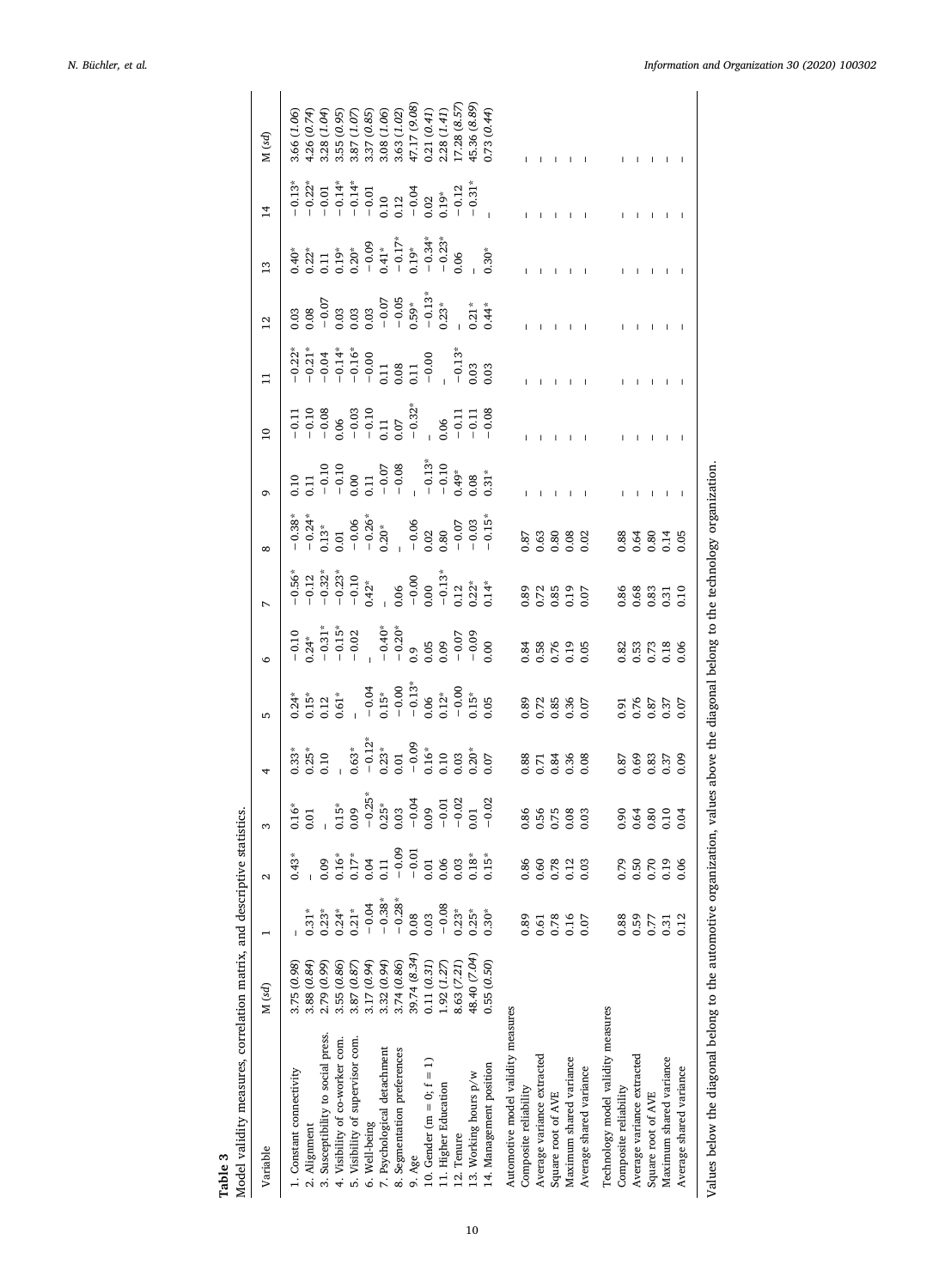#### <span id="page-11-0"></span>**Table 4**

Unstandardized pathways using bootstrapping for both samples.

|            |                                                                                                                              | Result                 | Sample 1 technology firm $(N = 378)$ |                |                      |                   |                | Sample 2 automotive firm $(N = 274)$ |                |                      |                   |                |  |
|------------|------------------------------------------------------------------------------------------------------------------------------|------------------------|--------------------------------------|----------------|----------------------|-------------------|----------------|--------------------------------------|----------------|----------------------|-------------------|----------------|--|
|            |                                                                                                                              |                        | Bootstrapping                        |                | <b>BC 95% CI</b>     |                   |                | Bootstrapping                        |                | <b>BC 95% CI</b>     |                   |                |  |
|            |                                                                                                                              |                        | Estimate                             | SE.            | Lower                | Upper             | P              | Estimate                             | SF.            | Lower                | Upper             | P              |  |
| H1a<br>H1b | Constant connectivity $\rightarrow$ well-being<br>Constant connectivity $\rightarrow$ detachment $\rightarrow$<br>well-being | Rejected<br>Supported  | $-0.100$<br>$-0.279$                 | 0.073<br>0.052 | $-0.237$<br>$-0.394$ | 0.055<br>$-0.189$ | 0.188<br>0.001 | $-0.079$<br>$-0.199$                 | 0.091<br>0.047 | $-0.255$<br>$-0.303$ | 0.105<br>$-0.119$ | 0.401<br>0.001 |  |
| H2         | Constant connectivity $\rightarrow$<br>$d$ etachment*segmentation $\rightarrow$ well-being                                   | Rejected               | $-0.060$                             | 0.041          | $-0.152$             | 0.011             | 0.105          | 0.020                                | 0.030          | $-0.030$             | 0.089             | 0.382          |  |
| H3         | Alignment of connectivity perceptions $\rightarrow$<br>constant connectivity                                                 | Supported              | 0.497                                | 0.098          | 0.329                | 0.705             | 0.002          | 0.322                                | 0.081          | 0.174                | 0.490             | 0.003          |  |
| H4         | Social pressure $\rightarrow$ constant connectivity                                                                          | Supported              | 0.109                                | 0.046          | 0.021                | 0.202             | 0.014          | 0.240                                | 0.063          | 0.126                | 0.378             | 0.001          |  |
| H5a        | Visibility of co-workers' communication<br>$\rightarrow$ constant connectivity                                               | Supported <sup>a</sup> | 0.225                                | 0.084          | 0.081                | 0.418             | 0.006          | 0.204                                | 0.125          | $-0.034$             | 0.464             | 0.104          |  |
| H5b        | Visibility of supervisors' communication<br>$\rightarrow$ constant connectivity                                              | Rejected               | 0.037                                | 0.054          | $-0.054$             | 0.161             | 0.423          | 0.019                                | 0.119          | $-0.232$             | 0.235             | 0.933          |  |

#### Note:

<span id="page-11-1"></span><sup>a</sup> We found mixed results for the influences of visibility of co-workers' practices as the result was significant in Sample 1 but not Sample 2.

visibility of these work practices and connectivity may mutually reinforce each other. Additional research is needed to uncover the mechanisms through which the visibility of supervisors' work practices may (directly or indirectly) influence connectivity behaviors and the visibility of co-workers' practices. Multi-level modeling could tease out these different sources of variance related to the visibility of co-workers' and supervisors' work practices. Finally, if employees are concerned about the judgment of their colleagues and want to make a good impression, this concern is related to connectivity levels. Specifically, susceptibility to social pressure was associated with constant connectivity. This finding is in line with earlier studies showing that availability has been used as a tool for impression management ([Barley et al., 2011](#page-13-19); [Perlow, 2012](#page-13-0)). We did not find a relationship between the visibility of supervisors' communication practices and constant connectivity. This finding might be attributed to our operationalization of the two visibility measures. Because the wording of the items is exactly the same, only varying the words 'colleagues' and 'manager,' the two constructs seem to account for the same variance in the structural model. This explanation is substantiated by the significant correlation between the visibility of the supervisor's communication practices and constant connectivity. Additionally, the visibility of the supervisor's communication practices is a significant antecedent of constant connectivity when the visibility of co-workers' communication practices is taken out of the equation.

Second, by demonstrating an indirect negative relationship between constant connectivity and employee well-being, through psychological detachment, this study not only contributes to extant knowledge about possible outcomes related to constant connectivity (for a review, see Duranová & Ohly, 2016) but also shows that lack of psychological detachment is an important underlying mechanism in the negative relationship between constant connectivity and employee well-being ([Sonnentag & Bayer, 2005](#page-14-4)). This finding is in line with previous research that studied psychological detachment as an underlying mechanism in the relationship between the frequency of connection of people after working hours and individual outcomes important to work performance, such as sleep [\(Barber & Jenkins, 2014](#page-13-35)) and exhaustion ([Derks et al., 2014\)](#page-13-13).

Finally, the fact that we could not confirm segmentation preferences as a moderator shows that the negative association between constant connectivity and employee well-being through diminished psychological detachment exists independently of employees' boundary management preferences. Thus, this study illustrates the importance of psychological detachment for employees regardless of their segmentation or integration preferences. Although the employees with segmentation preferences generally experienced a lower level of well-being, *all* employees' well-being was related to psychological detachment. This might indicate that alignment between boundary management preferences and possibilities is important in the context of specific work outcomes, such as workfamily conflict ([Derks et al., 2014\)](#page-13-13) or job satisfaction ([Kreiner, 2006\)](#page-13-14); however, psychological detachment is indispensable for all employees when it comes to one's overall well-being.

#### *5.2. Practical implications*

Because employee well-being is essential for the functioning of organizations ([Danna & Griffin, 1999](#page-13-3)), this study's findings regarding the negative association between constant connectivity and employee well-being are of high interest for practitioners and highlight the importance of ensuring psychological detachment and of preventing the development of constant connectivity among the workforce.

Organizations might want to focus on organizational-level antecedents of constant connectivity. It may be especially useful to manage employees' impression of constant connectivity being part of their occupational identity, as employees care about living up to their professional identities [\(Pratt, Rockmann, & Kaufmann, 2006\)](#page-13-36). In this respect, [Boswell et al.'s \(2016\)](#page-13-9) guide to managing electronic work-related communication after-hours, which emphasizes the importance of managing expectations regarding employees' responsiveness, might be useful. Organizations could follow the examples of Volkswagen or the Boston Consulting Group, which set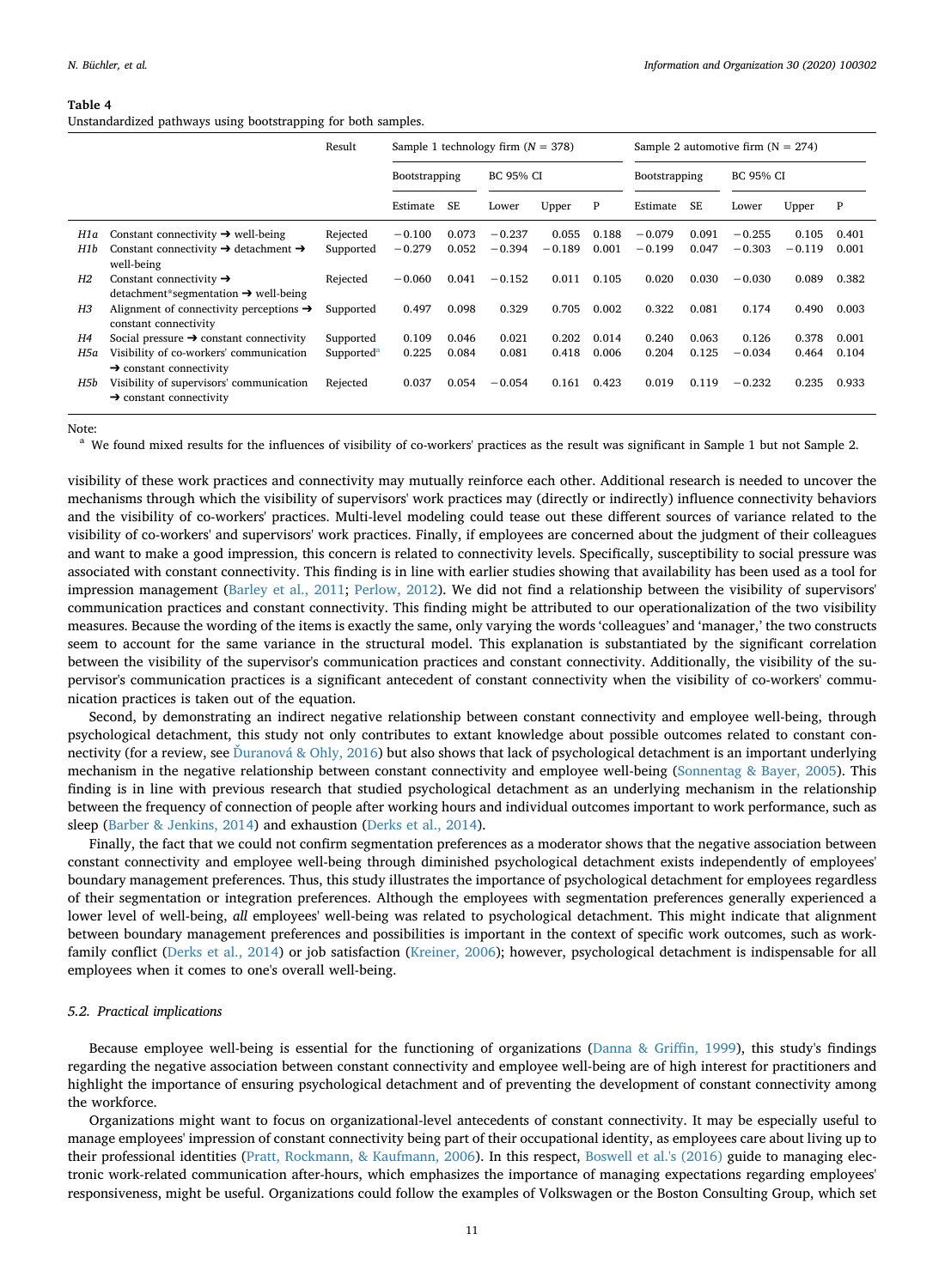specific policies regarding electronic communication after work-hours, defining timing, communication channels and subjects that should or should not be discussed after hours [\(Boswell et al., 2016](#page-13-9)). Because susceptibility to social pressure is also positively related to constant connectivity, a supportive work climate should be established with positive feedback and encouragement that allows employees to experience psychological safety [\(Kahn, 1990](#page-13-37)) and thus dare to be connected in ways that are beneficial for their work *and* themselves. Regarding the visibility of others' communication practices, it may be helpful to define when people need to be cc-ed on e-mails and, in turn, which information may only be shared at daily or weekly meetings in order to not overburden employees with e-mails. This approach emphasizes the usefulness of a guide to managing electronic communication after-hours, like the one by [Boswell et al. \(2016\)](#page-13-9).

To ensure the opportunity for psychological detachment, organizations may raise awareness of the importance – for all employees – of switching off from work and may establish a supportive recovery climate [\(Bennett, Gabriel, Calderwood, Dahling, & Trougakos,](#page-13-38) [2016\)](#page-13-38) where it is generally accepted to switch off during non-work time. Different interventions have shown success in enhancing employees' psychological detachment (for a review see [Sonnentag, Venz, & Casper, 2017](#page-14-17)). For example, mindfulness training has been shown to benefit psychological detachment ([Michel, Bosch, & Rexroth, 2014](#page-13-39)). Additionally, internet-based stress-management interventions [\(Ebert et al., 2016](#page-13-40)) can enhance psychological detachment and are easily implemented in large organizations.

### *5.3. Limitations and future research*

The limitations of this study need to be taken into account when interpreting the present findings. The first limitation concerns the cross-sectional nature of this study; for this reason, no causal relationships can be established. Because many important associations have been identified, affecting both individuals and organizations, it would be relevant to replicate the study longitudinally in order to identify the causal relationships between these constructs.

Second, this study is based on self-report data. In future research, self-report data could be combined with assessments of employee well-being from significant others who are aware of employees' stress levels, or with assessments from colleagues who are aware of employees' communication practices. Employee well-being could also be assessed with physiological measurements. Furthermore, research would benefit from combining self-report data with technically generated data, for example by calculating the time people are online or how frequently people check their e-mails with the help of MWDs. Third, our studies were situated in an automotive firm and IT firm, resulting in a sample comprising approximately 85% male respondents (and 15% female respondents). Although gender was not correlated with any of the variables in our model for the IT firm and only with visibility of co-workers' communication in the automotive firm, future research might explore potential differences and similarities between the experiences of male and female workers. One avenue worthy of further inquiry is potential gender equity, which may extend beyond equal work time [\(Bittman & Wajcman, 2000](#page-13-41)) to equal challenges related to managing connectivity and work-life demands.

Finally, in the present study, there were some issues with the operationalization of visibility of co-workers' communication and visibility of supervisors' communication practices. First, we used similar items for both constructs, only replacing the word 'colleagues' with 'manager'. This might have caused some issues in our measurement model. In addition, in our reasoning regarding the relationship between the visibility of communication practices and constant connectivity, we implied that colleagues and supervisors would display "always-on" communication practices. However, colleagues and/or supervisors could also be segmenters and demonstrate limited use of MWDs, which could actually reduce constant connectivity. Regardless of the cause, we could not find a relationship between the visibility of the supervisor's communication practices and constant connectivity, where previous studies did find this relationship (Duranová & Ohly, 2016; [Schlachter et al., 2017](#page-14-2)). Future research should clarify the role of the communication practices of colleagues and supervisors in constant connectivity to work.

To conclude, the present study sheds light on different organizational antecedents of constant connectivity to work: alignment between MWD connectivity perception and occupational identity, susceptibility to social pressure, and the visibility of co-workers' communication practices. Furthermore, this study demonstrates that these antecedents are particularly important because constant connectivity is related to impaired well-being, through diminished psychological detachment. Psychological detachment appears to be important for all employees, independently of their boundary preferences. Thus, in summary, these insights into the organizational origins of constant connectivity can be used to promote a recovery climate in which employees are able to disconnect from work after hours, thus helping to stimulate employee well-being.

#### **Declaration of competing interest**

The authors have no conflicts of interest to declare.

#### **Acknowledgement**

This work was supported by the Netherlands Organisation for Scientific Research under Grant number 451-13-012.

#### **References**

<span id="page-12-1"></span><span id="page-12-0"></span>Barker, J. R. (1993). Tightening the iron cage: Concertive control in self-managing teams. *Administrative Science Quarterly, 38*, 408–437. [https://doi.org/10.2307/](https://doi.org/10.2307/2393374) [2393374](https://doi.org/10.2307/2393374). Ashforth, B. E., Kreiner, G. E., & Fugate, M. (2000). All in a day's work: Boundaries and micro role transitions. *Academy of Management Review, 25*(3), 472–491. [https://](https://doi.org/10.2307/259305)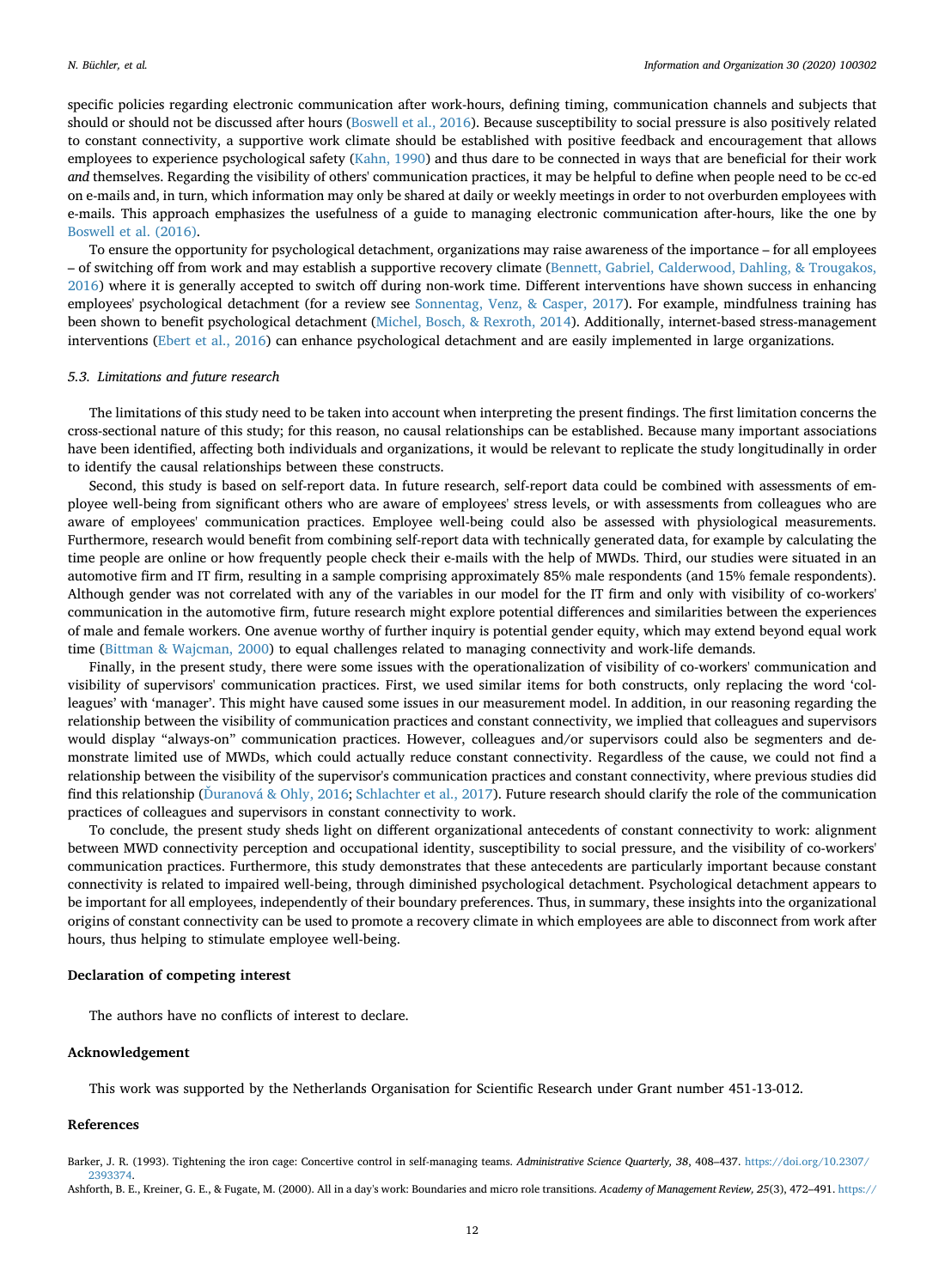#### [doi.org/10.2307/259305](https://doi.org/10.2307/259305).

- <span id="page-13-35"></span>Barber, L. K., & Jenkins, J. S. (2014). Creating technological boundaries to protect bedtime: Examining work–home boundary management, psychological detachment and sleep. *Stress and Health, 30*(3), 259–264. <https://doi.org/10.1002/smi.2536>.
- <span id="page-13-19"></span>Barley, S. R., Meyerson, D. E., & Grodal, S. (2011). E-mail as a source and symbol of stress. *Organization Science, 22*(4), 887–906. [https://doi.org/10.1287/orsc.1100.](https://doi.org/10.1287/orsc.1100.0573) [0573](https://doi.org/10.1287/orsc.1100.0573).
- <span id="page-13-38"></span>Bennett, A. A., Gabriel, A. S., Calderwood, C., Dahling, J. J., & Trougakos, J. P. (2016). Better together? Examining profiles of employee recovery experiences. *Journal of Applied Psychology, 101*(12), 1635. <https://doi.org/10.1037/apI0000157>.
- <span id="page-13-41"></span>[Bittman, M., & Wajcman, J. \(2000\). The rush hour: The character of leisure time and gender equity.](http://refhub.elsevier.com/S1471-7727(20)30026-9/rf6000) *Social forces, 79*(1), 165–189.
- <span id="page-13-8"></span>Boswell, W. R., & Olson-Buchanan, J. B. (2007). The use of communication technologies after hours: The role of work attitudes and work-life conflict. *Journal of Management, 33*(4), 592–610. <https://doi.org/10.1177/0149206307302552>.
- <span id="page-13-9"></span>Boswell, W. R., Olson-Buchanan, J. B., Butts, M. M., & Becker, W. J. (2016). Managing "after hours" electronic work communication. *Organizational Dynamics, 45*(4), 291–297. [https://doi.org/10.1016/j.orgdyn.2016.10.004.](https://doi.org/10.1016/j.orgdyn.2016.10.004)
- <span id="page-13-16"></span>Braukmann, J., Schmitt, A., Ďuranová, L., & Ohly, S. (2017). Identifying ICT-related affective events across life domains and examining their unique relationships with employee recovery. *Journal of Business and Psychology,* 1–16. <https://doi.org/10.1007/s10869-017-9508-7>.
- <span id="page-13-6"></span>Butts, M. M., Becker, W. J., & Boswell, W. R. (2015). Hot buttons and time sinks: The effects of electronic communication during nonwork time on emotions and worknonwork conflict. *Academy of Management Journal, 58*(3), 763–788. <https://doi.org/10.5465/amj.2014.0170>.
- <span id="page-13-7"></span>Chesley, N. (2005). Blurring boundaries? Linking technology use, spillover, individual distress, and family satisfaction. *Journal of Marriage and Family, 67*(5), 1237–1248. [https://doi.org/10.1111/j.1741-3737.2005.00213.x.](https://doi.org/10.1111/j.1741-3737.2005.00213.x)
- <span id="page-13-3"></span>Danna, K., & Griffin, R. W. (1999). Health and well-being in the workplace: A review and synthesis of the literature. *Journal of Management, 25*(3), 357–384. [https://](https://doi.org/10.1177/014920639902500305) [doi.org/10.1177/014920639902500305](https://doi.org/10.1177/014920639902500305).
- <span id="page-13-23"></span>Derks, D., Bakker, A. B., Peters, P., & van Wingerden, P. (2016). Work-related smartphone use, work–family conflict and family role performance: The role of segmentation preference. *Human Relations, 69*(5), 1045–1068. <https://doi.org/10.1177/0018726715601890>.
- <span id="page-13-13"></span>Derks, D., van Mierlo, H., & Schmitz, E. B. (2014). A diary study on work-related smartphone use, psychological detachment and exhaustion: Examining the role of the perceived segmentation norm. *Journal of Occupational Health Psychology, 19*(1), 74–84. <https://doi.org/10.1037/a0035076>.
- <span id="page-13-15"></span>Diaz, I., Chiaburu, D. S., Zimmerman, R. D., & Boswell, W. R. (2012). Communication technology: Pros and cons of constant connection to work. *Journal of Vocational Behavior, 80*(2), 500–508. <https://doi.org/10.1016/j.jvb.2011.08.007>.
- <span id="page-13-2"></span>Ďuranová, L., & Ohly, S. (2016). Empirical findings. *Persistent work-related technology use, recovery and well-being processes* (pp. 35–59). Switzerland, Cham: Springer. [https://doi.org/10.1007/978-3-319-24759-5\\_4](https://doi.org/10.1007/978-3-319-24759-5_4).
- <span id="page-13-40"></span>[Ebert, D. D., Donkin, L., Andersson, G., Andrews, G., Berger, T., Carlbring, P., ... Kleiboer, A. \(2016\). Does internet-based guided-self-help for depression cause harm?](http://refhub.elsevier.com/S1471-7727(20)30026-9/rf0080) [An individual participant data meta-analysis on deterioration rates and its moderators in randomized controlled trials.](http://refhub.elsevier.com/S1471-7727(20)30026-9/rf0080) *Psychological Medicine, 46*(13), 2679–2693.
- <span id="page-13-20"></span>Etzion, D., Eden, D., & Lapidot, Y. (1998). Relief from job stressors and burnout: Reserve service as a respite. *Journal of Applied Psychology, 83*(4), 577–585. [https://doi.](https://doi.org/10.1037/0021-9010.83.4.577) [org/10.1037/0021-9010.83.4.577](https://doi.org/10.1037/0021-9010.83.4.577).
- <span id="page-13-32"></span>Fenigstein, A., Scheier, M. F., & Buss, A. H. (1975). Public and private self-consciousness: Assessment and theory. *Journal of Consulting and Clinical Psychology, 43*(4), 522–527. <https://doi.org/10.1037/h0076760>.
- <span id="page-13-24"></span>Fenner, G. H., & Renn, R. W. (2010). Technology-assisted supplemental work and work-to-family conflict: The role of instrumentality beliefs, organizational expectations and time management. *Human Relations, 63*(1), 63–82. [https://doi.org/10.1177/0018726709351064.](https://doi.org/10.1177/0018726709351064)
- <span id="page-13-31"></span>Froming, W. J., & Carver, C. S. (1981). Divergent influences of private and public self-consciousness in a compliance paradigm. *Journal of Research in Personality, 15*(2), 159–171. [https://doi.org/10.1016/0092-6566\(81\)90015-5.](https://doi.org/10.1016/0092-6566(81)90015-5)
- <span id="page-13-4"></span>Goh, J., Pfeffer, J., & Zenios, S. A. (2015). The relationship between workplace stressors and mortality and health costs in the United States. *Management Science, 62*(2), 608–628. <https://doi.org/10.1287/mnsc.2014.2115>.
- <span id="page-13-28"></span>Hammer, L. B., Kossek, E. E., Yragui, N. L., Bodner, T. E., & Hanson, G. C. (2009). Development and validation of a multidimensional measure of family supportive supervisor behaviors (FSSB). *Journal of Management, 35*(4), 837–856. [https://doi.org/10.1177/0149206308328510.](https://doi.org/10.1177/0149206308328510)
- <span id="page-13-34"></span><span id="page-13-29"></span>Hayes, A. F. (2015). An index and test of linear moderated mediation. *Multivariate Behavioral Research, 50*(1), 1–22. <https://doi.org/10.1080/00273171.2014.962683>. Hinkin, T. R. (1995). A review of scale development practices in the study of organizations. *Journal of Management, 21*(5), 967–988. [https://doi.org/10.1177/](https://doi.org/10.1177/014920639502100509) [014920639502100509.](https://doi.org/10.1177/014920639502100509)
- <span id="page-13-25"></span>Hirschi, A. (2012). Callings and work engagement: Moderated mediation model of work meaningfulness, occupational identity, and occupational self-efficacy. *Journal of Counseling Psychology, 59*(3), 479–485. [https://doi.org/10.1037/a0028949.](https://doi.org/10.1037/a0028949)
- <span id="page-13-5"></span>International Labour Organisation (ILO) (2016). *[Workplace stress – A collective challenge \(world day for safety and health at work\).](http://refhub.elsevier.com/S1471-7727(20)30026-9/rf0130)* Geneva, Switzerland: Author.
- <span id="page-13-37"></span>Kahn, W. A. (1990). Psychological conditions of personal engagement and disengagement at work. *Academy of Management Journal, 33*(4), 692–724. [https://doi.org/](https://doi.org/10.2307/256287) [10.2307/256287.](https://doi.org/10.2307/256287)
- <span id="page-13-27"></span>Koch, A. R., & Binnewies, C. (2015). Setting a good example: Supervisors as work-life-friendly role models within the context of boundary management. *Journal of Occupational Health Psychology, 20*(1), 82–92. <https://doi.org/10.1037/a0037890>.
- <span id="page-13-18"></span>Kolb, D. G., Caza, A., & Collins, P. D. (2012). States of connectivity: New questions and new directions. *Organization Studies, 33*(2), 267–273. [https://doi.org/10.1177/](https://doi.org/10.1177/0170840611431653) [0170840611431653](https://doi.org/10.1177/0170840611431653).
- <span id="page-13-14"></span>Kreiner, G. E. (2006). Consequences of work-home segmentation or integration: A person-environment fit perspective. *Journal of Organizational Behavior, 27*(4), 485–507. [https://doi.org/10.1002/job.386.](https://doi.org/10.1002/job.386)
- <span id="page-13-22"></span>Kreiner, G. E., Hollensbe, E. C., & Sheep, M. L. (2009). Balancing borders and bridges: Negotiating the work-home interface via boundary work tactics. *Academy of Management Journal, 52*(4), 704–730. [https://doi.org/10.5465/AMJ.2009.43669916.](https://doi.org/10.5465/AMJ.2009.43669916)
- <span id="page-13-11"></span>Matusik, S. F., & Mickel, A. E. (2011). Embracing or embattled by converged mobile devices? Users' experiences with a contemporary connectivity technology. *Human Relations, 64*(8), 1001–1030. [https://doi.org/10.1177/0018726711405552.](https://doi.org/10.1177/0018726711405552)
- <span id="page-13-33"></span>May, D. R., Gilson, R. L., & Harter, L. M. (2004). The psychological conditions of meaningfulness, safety and availability and the engagement of the human spirit at work. *Journal of Occupational and Organizational Psychology, 77*(1), 11–37. [https://doi.org/10.1348/096317904322915892.](https://doi.org/10.1348/096317904322915892)
- <span id="page-13-12"></span>Mazmanian, M. (2013). Avoiding the trap of constant connectivity: When congruent frames allow for heterogeneous practices. *Academy of Management Journal, 56*(5), 1225–1250. <https://doi.org/10.5465/amj.2010.0787>.
- <span id="page-13-1"></span>Mazmanian, M., Orlikowski, W. J., & Yates, J. (2013). The autonomy paradox: The implications of mobile email devices for knowledge professionals. *Organization Science, 24*(5), 1337–1357. <https://doi.org/10.1287/orsc.1120.0806>.
- <span id="page-13-39"></span>[Michel, A., Bosch, C., & Rexroth, M. \(2014\). Mindfulness as a cognitive–emotional segmentation strategy: An intervention promoting work–life balance.](http://refhub.elsevier.com/S1471-7727(20)30026-9/rf0180) *Journal of [Occupational and Organizational Psychology, 87](http://refhub.elsevier.com/S1471-7727(20)30026-9/rf0180)*(4), 733–754.
- <span id="page-13-26"></span>Murray, W. C., & Rostis, A. (2007). Who's running the machine? A theoretical exploration of work stress and burnout of technologically tethered workers. *Journal of Individual Employment Rights, 12*(3), 249–263. [https://doi.org/10.2190/IE.12.3.f.](https://doi.org/10.2190/IE.12.3.f)
- <span id="page-13-10"></span>Olson-Buchanan, J. B., & Boswell, W. R. (2006). Blurring boundaries: Correlates of integration and segmentation between work and nonwork. *Journal of Vocational Behavior, 68*(3), 432–445. <https://doi.org/10.1016/j.jvb.2005.10.006>.
- <span id="page-13-0"></span>Perlow, L. A. (2012). *[Sleeping with your smartphone: How to break the 24/7 habit and change the way you work.](http://refhub.elsevier.com/S1471-7727(20)30026-9/rf0200)* Boston, MA: Harvard Business Review Press.
- <span id="page-13-30"></span>Peters, O., & Ben Allouch, S. (2005). Always connected: A longitudinal field study of mobile communication. *Telematics and Informatics, 22*(3), 239–256. [https://doi.](https://doi.org/10.1016/j.tele.2004.11.002) [org/10.1016/j.tele.2004.11.002](https://doi.org/10.1016/j.tele.2004.11.002).
- <span id="page-13-17"></span>[Porter, G., & Kakabadse, N. K. \(2006\). HRM perspectives on addiction to technology and work.](http://refhub.elsevier.com/S1471-7727(20)30026-9/rf0210) *Journal of Management Development, 25*(6), 535–560.
- <span id="page-13-36"></span>[Pratt, M. G., Rockmann, K. W., & Kaufmann, J. B. \(2006\). Constructing professional identity: The role of work and identity learning cycles in the customization of](http://refhub.elsevier.com/S1471-7727(20)30026-9/rf0215) identity among medical residents. *[Academy of Management Journal, 49](http://refhub.elsevier.com/S1471-7727(20)30026-9/rf0215)*(2), 235–262.
- <span id="page-13-21"></span>[Reyt, J., & Wiesenfeld, B. M. \(2015\). Seeing the forest for the trees: Exploratory learning, mobile technology, and knowledge workers' role integration behaviors.](http://refhub.elsevier.com/S1471-7727(20)30026-9/rf0220)